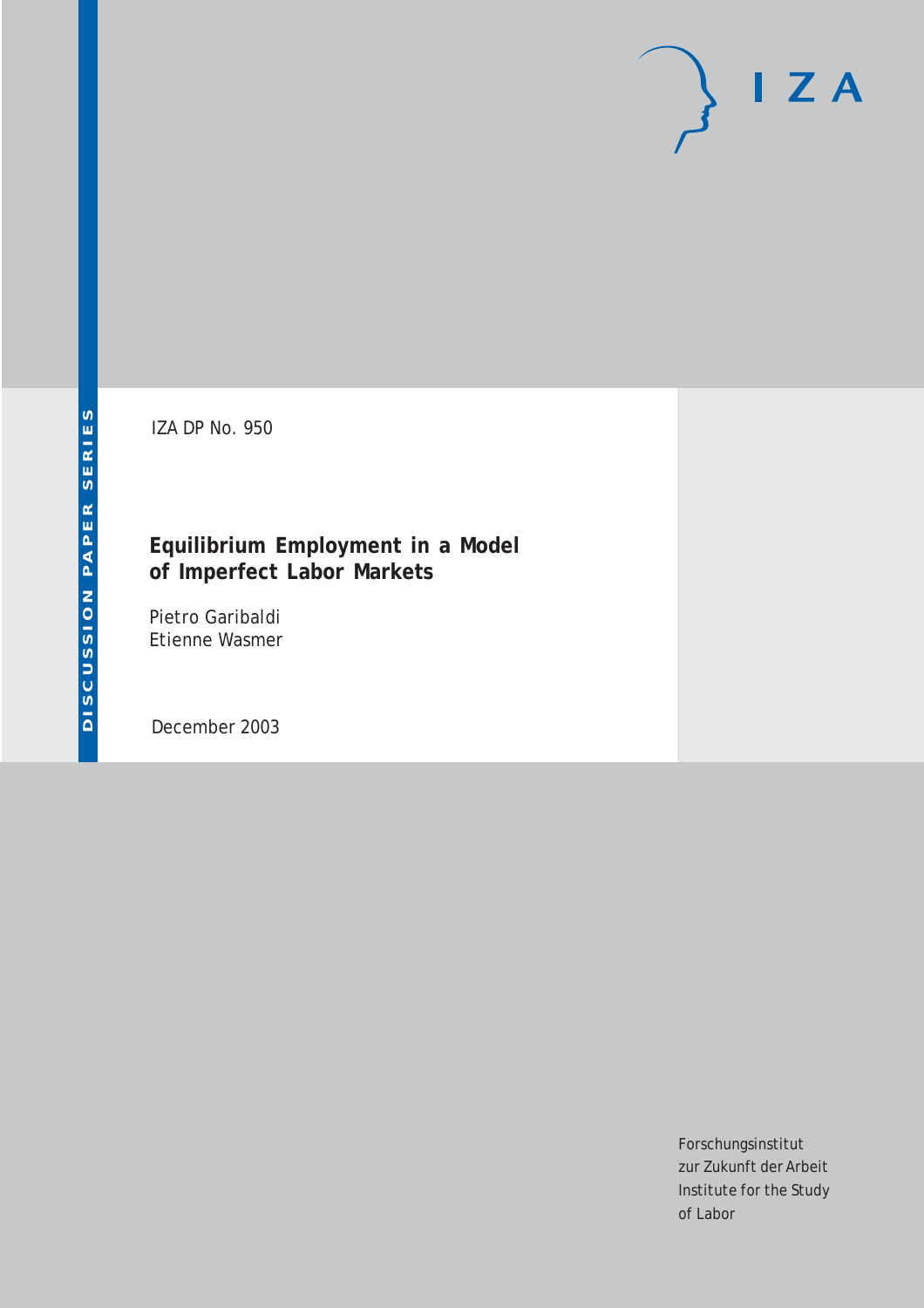# **Equilibrium Employment in a Model of Imperfect Labor Markets**

## **Pietro Garibaldi**

*Bocconi University, IGIER, CEPR and IZA Bonn* 

## **Etienne Wasmer**

*ECARES, Free University of Brussels, University of Metz, CEPR and IZA Bonn* 

## Discussion Paper No. 950 December 2003

IZA

P.O. Box 7240 D-53072 Bonn Germany

Tel.: +49-228-3894-0 Fax: +49-228-3894-210 Email: [iza@iza.org](mailto:iza@iza.org)

This Discussion Paper is issued within the framework of IZA's research area *Mobility and Flexibility of Labor.* Any opinions expressed here are those of the author(s) and not those of the institute. Research disseminated by IZA may include views on policy, but the institute itself takes no institutional policy positions.

The Institute for the Study of Labor (IZA) in Bonn is a local and virtual international research center and a place of communication between science, politics and business. IZA is an independent, nonprofit limited liability company (Gesellschaft mit beschränkter Haftung) supported by Deutsche Post World Net. The center is associated with the University of Bonn and offers a stimulating research environment through its research networks, research support, and visitors and doctoral programs. IZA engages in (i) original and internationally competitive research in all fields of labor economics, (ii) development of policy concepts, and (iii) dissemination of research results and concepts to the interested public. The current research program deals with (1) mobility and flexibility of labor, (2) internationalization of labor markets, (3) welfare state and labor market, (4) labor markets in transition countries, (5) the future of labor, (6) evaluation of labor market policies and projects and (7) general labor economics.

IZA Discussion Papers often represent preliminary work and are circulated to encourage discussion. Citation of such a paper should account for its provisional character. A revised version may be available on the IZA website ([www.iza.org](http://www.iza.org/)) or directly from the author.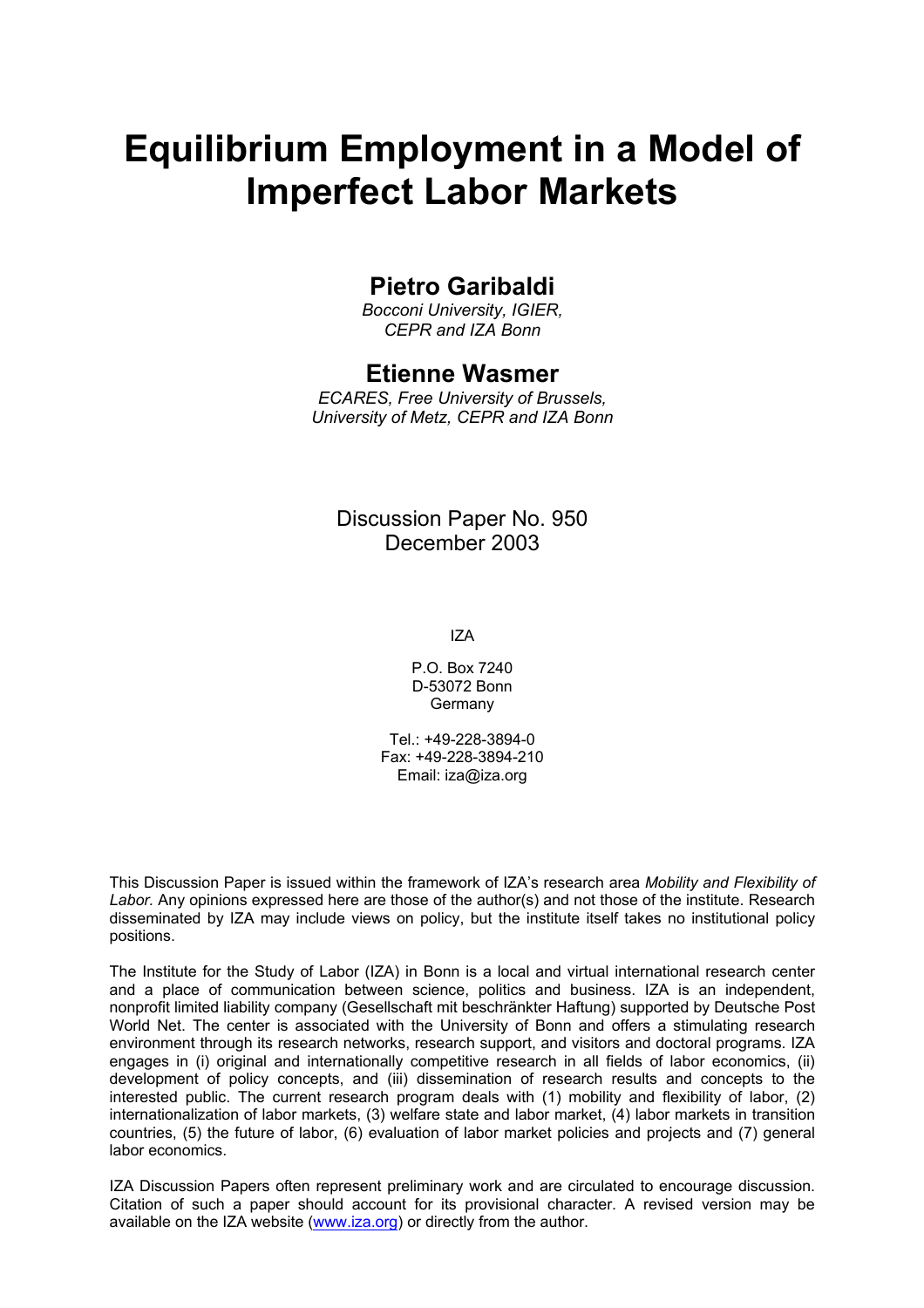IZA Discussion Paper No. 950 December 2003

## **ABSTRACT**

## **Equilibrium Employment in a Model of Imperfect Labor Markets**[∗](#page-2-0)

This paper presents a simple model of imperfect labor markets with endogenous labor market participation and home production. We show that a two-sector economy (home and market) implies a three-state labor market when labor market imperfections take the form of an irreversible entry cost incurred by workers. This simple framework brings several results. First, it delivers an expression for the employment rate and as side-products, a measure of the unemployment rate and the size of the labor force. Second, it rationalizes several empirical works on the definition of unemployment in labor force surveys. Third, it derives endogenously all flows between three labor market states. Fourth, a calibration of the model rationalizes differences in employment rates: in the U.S., we find a market productivity premium of +30% and market frictions of -15% compared to France. Finally, the model is a very simple reduced form of search models with which it is fully consistent: the irreversible entry cost is the opportunity cost of search and depends on aggregate conditions.

JEL Classification: J21

Keywords: employment, non-employment, labor market participation, frictions

Corresponding author:

 $\overline{a}$ 

Etienne Wasmer ECARES Université Libre de Bruxelles CP 114 Avenue Franklin D. Roosevelt 39 1050 Brussels, Belgium Tel.: +32 2 650 4212 Fax: +32 2 650 4475 Email: [ewasmer@ulb.ac.be](mailto:ewasmer@ulb.ac.be)

<span id="page-2-0"></span><sup>∗</sup> Paper presented at the UQAM-CIRPEE conference on Labor Market Frictions and Macroeconomic Dynamics on October 3rd and 4th 2003 and at the IZA workshop on search and matching models on November 14th and 15th 2003. We thank all participants and our discussants, notably Michael Pries and Giuseppe Bertola for insightful discussions, and Ken Burdett for expertise on wage posting.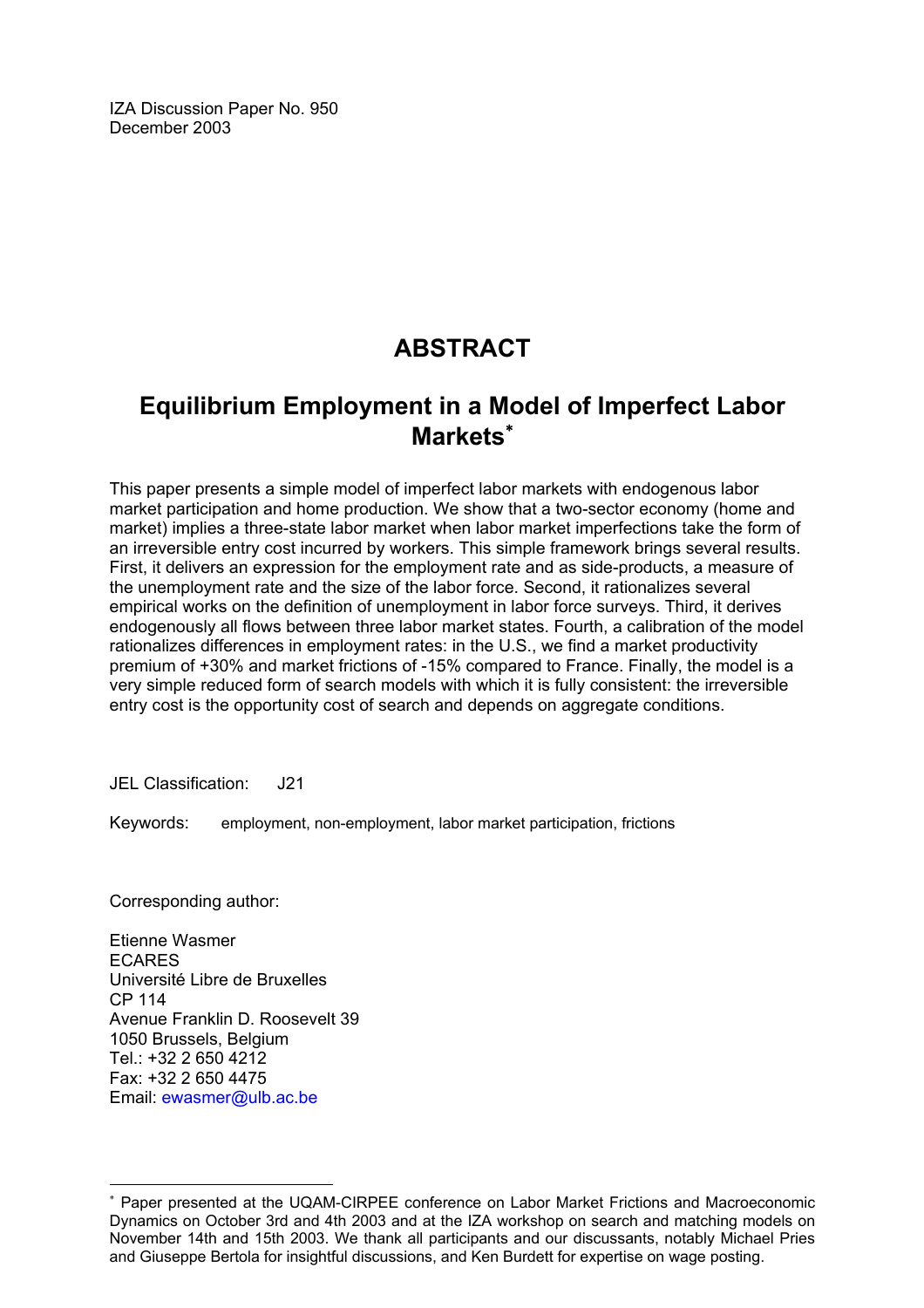## 1 Introduction

Cross-country differences in employment rates are very large, ranging in 2002 from 55% of the 15-64 population in Italy to 63% in France, 71.5% in the United Kingdom and 76% in the US. Further, cross-country differences in unemployment rates cannot account for such differences, mostly due to different participation behavior. Some have analyzed these crosscountry differences within the context of the neo-classical labor market model<sup>1</sup>, but market imperfections are difficult to ignore when discussing low employment in European countries, where the mean duration of unemployment is about or above one year. However, we lack a good benchmark to analyze equilibrium employment to population rates.

Our paper proposes a simple theory of employment rates with market frictions. We then attempt to account for the wide cross-country differences in employment rates with imperfections in labor markets driving the participation strategies of workers. A general difficulty in this task is that the working age population is partitioned into different categories for which frontiers are not always precisely defined. There is a well defined population who has a job in the labor market, a well defined population that do not work in a formal market and do not want to work in the labor market, and there is a third category of individuals that would want a job at the market wage but don't have one. In the latter category, which can be called extended unemployment, one finds both individuals actively seeking for a job which broadly corresponds to the ILO definition of unemployment<sup>2</sup>, and individuals that do not search for a job but, if they had one, would accept it. The latter correspond to a sizeable group that Jones and Riddel (1999) call marginally attached to the labor market. These studies and others<sup>3</sup> indicate that labor force participation and attachment to the labor market are difficult to observe and to define.

In this paper we present a simple model of the labor market with both market imperfections and home production.<sup>4</sup> Home production (or equivalently, the utility from being at home) differs across individuals and evolves stochastically in time, which drives decisions to participate. Labour market imperfections differ from conventional studies: they are not based on market power of workers driving wages above the reservation wage, nor they are based on asymmetries of information. They are instead modelled in the spirit of search mod-

<sup>&</sup>lt;sup>1</sup>See Prescott (2002) for France-US differences.

<sup>&</sup>lt;sup>2</sup>In addition, the definition requires worker to be immediately available for a job and have not been employed during the week of the survey.

<sup>3</sup> In earlier insightful studies, Sorrentino (1993 and 1995) has measured these different notions of unemployment across countries and revealed important differences in rates according to the definition chosen.

<sup>4</sup>Following the seminal paper of Becker (1988), the time allocation problem of core macroeconomics considers both the time to be spent in the market and the time to be spent in household production.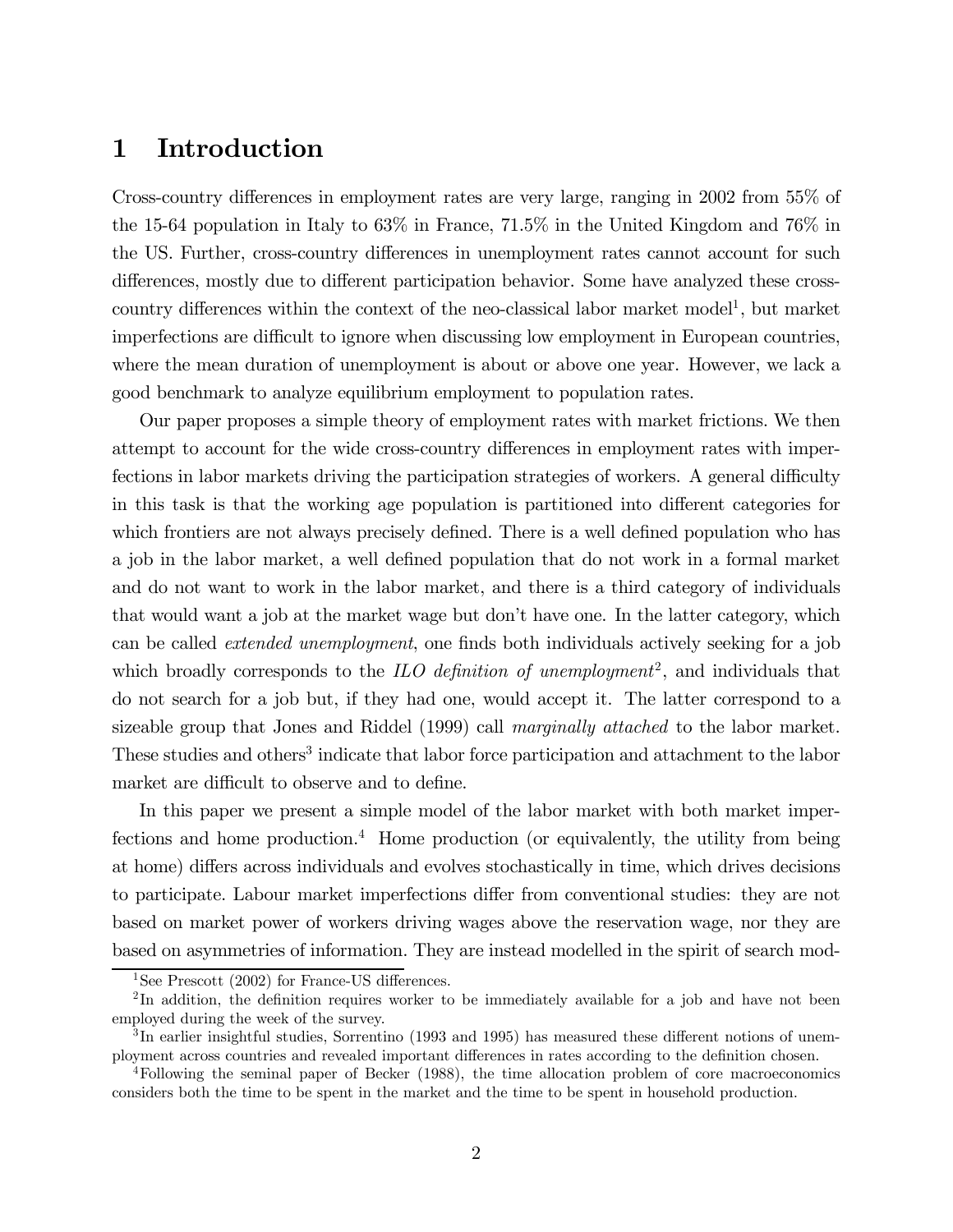els, as an irreversible entry cost paid by workers upon their entry into the labor market. This drives a wedge between the entry into the labour market and exit from the market, so that labour force participation is described by two margins.<sup>5</sup>

Our results are as follows. First, we derive the employment rate, a measure of extended unemployment rate, and their complement in the working age population, which we call the pure non-employment rate. The latter declines with market frictions and market productivity, while the employment rate is increased by market productivity. Second, the paper distinguishes between two types of non-employed workers: people without a job but willing to work at the equilibrium wage, and people without a job that are not willing to work, in a way consistent with the work of Jones and Riddel (1999). Third, we derive endogenously all flows between the employment, extended unemployment and out of the labour force. Fourth, we show that a calibration of the model can rationalize differences in employment rate between France and the United States, with a market productivity that is 30 percent higher than average home productivity in the United States, while it is roughly comparable in France. Our calibration also indicates that market frictions are equal to 1.6 month of market output in France, while they are roughly equal to 1.4 month of output in the United States. Finally, we show that labour market search is fully consistent with our irreversible entry costs: the entry costs can be easily rationalized as the expected value of forgone home productivity during search activity.

The paper proceeds as follows. Section 2 proposes a baseline model of market frictions, home production and endogenous market participation. Section 3 derives the reservation strategies of workers, the participation margins and the stock and flows in the labour market. Section 4 uses the model to account for cross-country differences in employment and nonparticipation. Section 5 discusses other implications of the model, notably dual labor market theory and the links to search theory. Section 6 concludes.

## 2 Set-up

## 2.1 Home and market production

We assume that a mass one of individual derives utility from home production and market production. Individuals have a unit of time to be spent in market and home production. Capital markets are perfect and utility is linear in consumption. In utility terms, market production and home production are perfect substitute, so that individuals specialize in the

 $5$ The paper thus introduces the theory of irreversible investment (Dixit and Pindyck, 1994) to the analysis of the supply side of labor markets.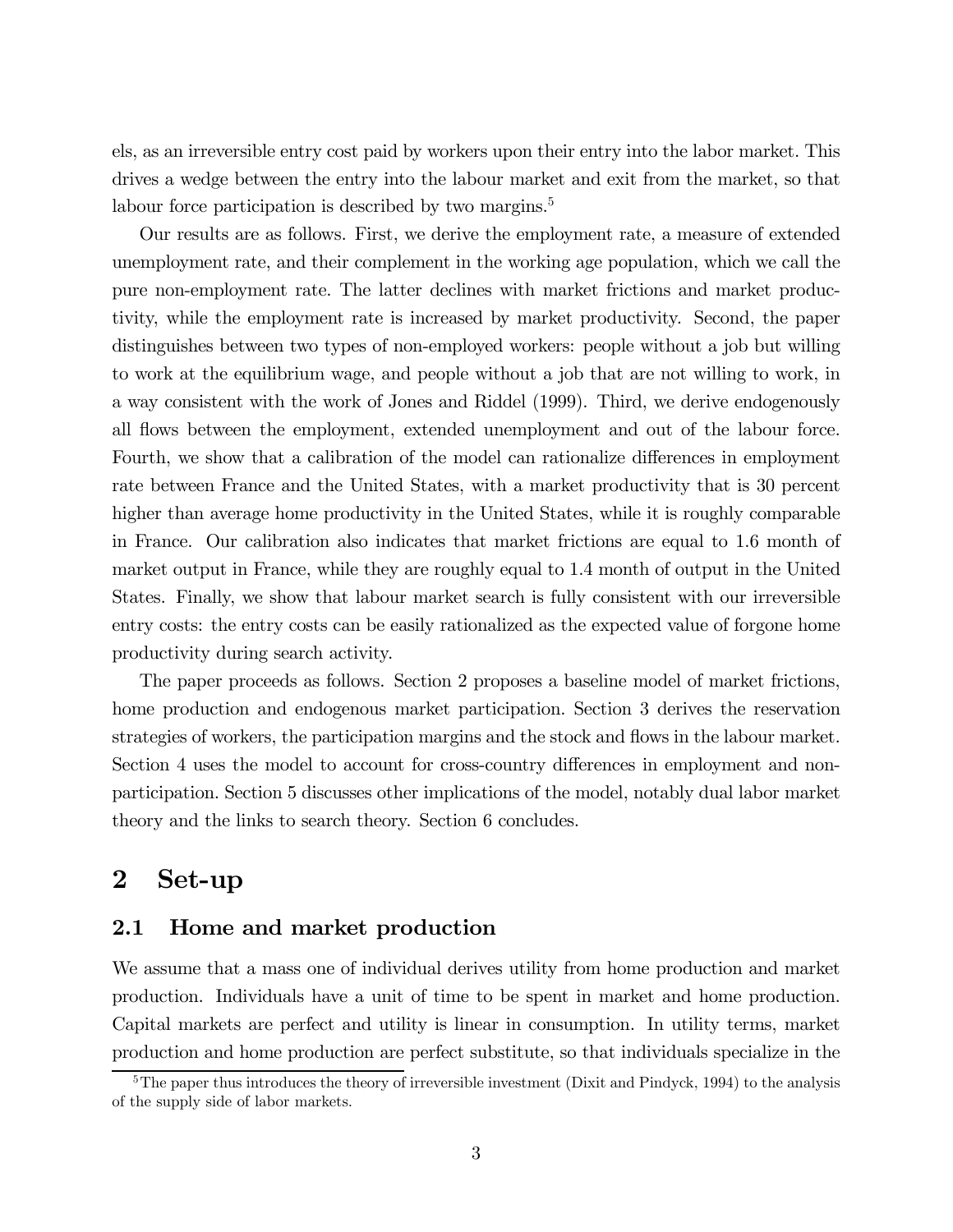activity in which they have an absolute advantage. Hours spent in the labor market are indivisible, and, for analytical simplicity, we normalize them to 1, so that market production is a full time activity.6 Individuals take as given the wage for a full day in the market, and we indicate such wage with  $w$ . A job is a productive opportunity at the individual level that can be destroyed at rate  $\delta$ , where  $\delta$  is the arrival rate of a Poisson process, so that a job lasts on average  $1/\delta$  periods. Utility from home production or equivalently productivity at home is heterogenous and stochastic and its value changes according to a Poisson at rate  $\lambda$ . A full day in home production yields a per period utility equal to  $x$ , where  $x$  is drawn from a continuous cumulative distribution  $F(x)$  defined over the support  $\Omega = [x^{\min}, x^{\max}]$ .

Workers decide how much time to spend in market and home production. Since the time spent in market production is indivisible, the model is an extensive margin model. In absence of frictions in the market the model is trivial and the participation decision is described by a single reservation value  $x^*$ , so that all individuals with home production below  $x^*$  participate full time in market activity.

In reality, information on the location and the availability of jobs is not perfect, and the process of information gathering is akin to paying an irreversible cost. In what follows, we assume that each time an individual enters the labor market or gets a new job, he or she must pay a an irreversible cost equal to  $\mathcal C$ . As we will show in section 5.1, a traditional matching model with time consuming search, in the spirit of the work of Pissarides (1985) and Mortensen and Pissarides (1994), is identical to assuming that obtaining a job requires an irreversible entry cost.

## 2.2 Value functions

Let us indicate by  $H$  the value function for being full time in home production and with  $W$ the value function for being full time in market production. Formally, the value function of being in market activity reads

$$
rW(x) = w + \delta[Max[W(x) - C; H(x)] - W(x)] + \lambda \left[\int Max[W(z), H(z)]dF(z) - W(x)\right] \tag{1}
$$

where  $r$  is the pure rate of time preferences. The equation has a standard asset value interpretation. The value of having a job is equal to the wage  $w$  plus two capital gain terms, each of them representing a participation decision from the worker stand-point. When a job is destroyed at rate  $\delta$ , a worker has to choose whether going to home production or getting

<sup>&</sup>lt;sup>6</sup>It is easy to check that none of the properties of the model is affected when workers can produce  $(1-h_w)x$ units of home production when they work  $h_w$  inelastically supplied hours in the market. We thus chose the simplest exposition with  $h_w = 1$ .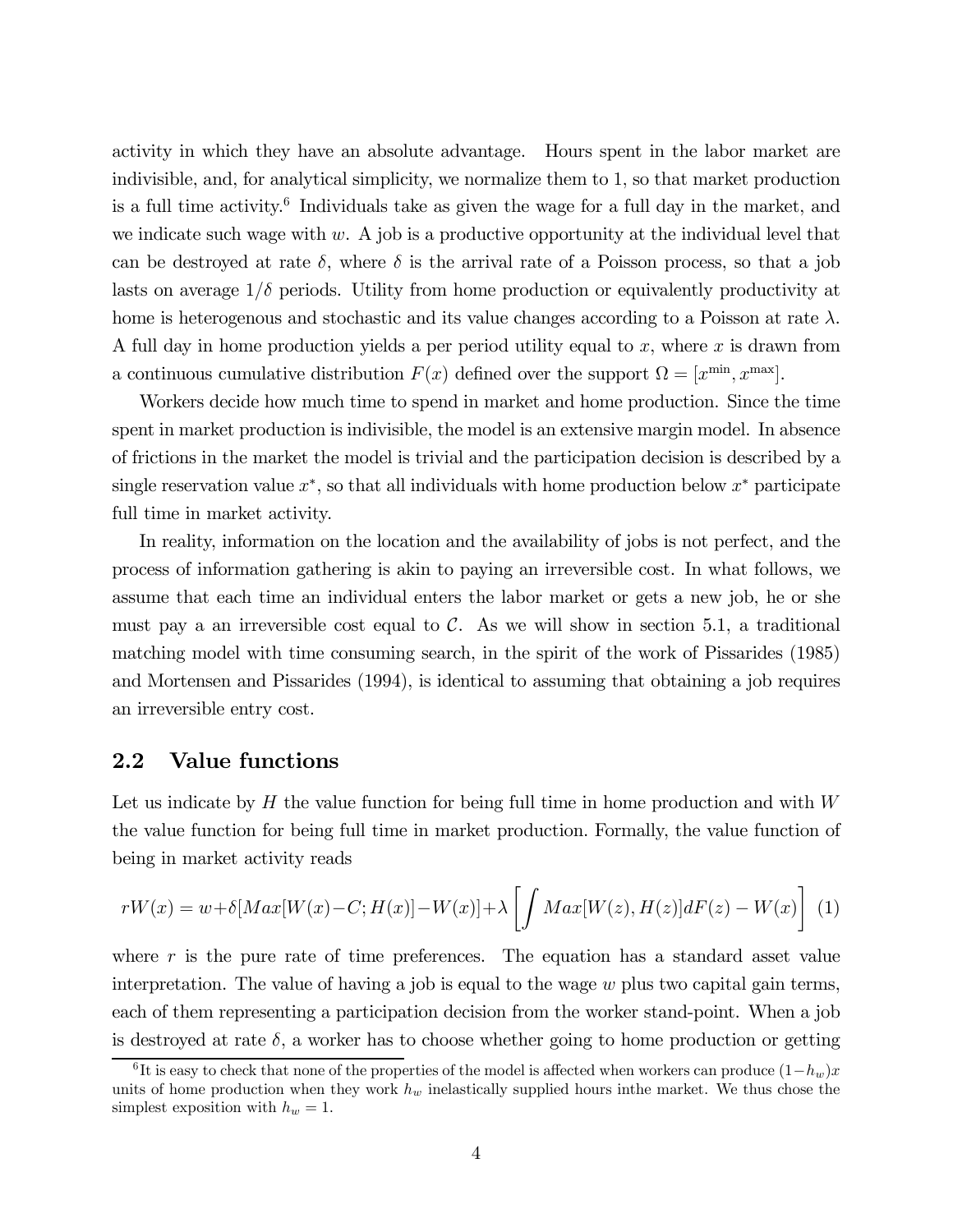a new job. In the latter case, it is necessary to pay again the entry cost  $C$ <sup>7</sup>. When the home productivity changes at rate  $\lambda$ , the worker will get a new draw from the distribution  $F$ , and will choose whether at the new home productivity value continuing on the same job is optimal vis-a-vis switching to full time home production. Note that in the latter case there is no fixed cost to be paid. Similarly, the value of being full time in home production reads

$$
rH(x) = x + \lambda \left[ \int Max[W(z) - C, H(z)]dF(z) - H(x) \right]
$$
 (2)

where the right and side features a dividend equal to x and an expected capital gain conditional upon drawing a new home productivity value at rate  $\lambda$ . In the latter case, the worker has to decide whether labour market participation is optimal.

## 2.3 Labor supply and reservation strategies

The existence of the irreversible cost  $\mathcal C$  induces a separation of the entry and exit decisions. We now show that the maximization problem is solved by two reservation strategies, represented by two cut-off points  $x^{\nu}$  and  $x^{\overline{q}}$ , defined as

$$
W(x^{\nu}) - H(x^{\nu}) = C = S(x^{\nu})
$$
\n(3)

$$
W(x^q) - H(x^q) = 0 = S(x^q)
$$
 (4)

where  $x^{\nu}$  is the entry cut-off point and  $x^q$  is the exit cut-off point, and  $S(x) = W(x) - H(x)$ . The quantity  $S(x)$  is the surplus from employment for a worker at home productivity x. Using the difference of equations (1) and (2) and after a few steps of algebra, the surplus can be written as

$$
(r + \delta + \lambda)S(x) = w - x + \delta Max[S(x) - C; 0]
$$
  
+  $\lambda \int Max[S(x'), 0]dF(x') - \lambda \int Max[S(x') - C, 0]dF(x')$  (5)

Equation (5) is piece-wise linear in x and satisfies the reservation property (see Appendix for details).

#### 2.4 Labor demand

The entry and the exit margins summarize the labour supply dimension of the model, and characterize the market behavior given the wage rate  $w$ . To close the model, we need to

<sup>7</sup>This assumption is not essential but simplifies a bit one of the expressions for the participation margins, and makes the interpretation of  $\mathcal C$  easier in terms of search costs (Section 5.3).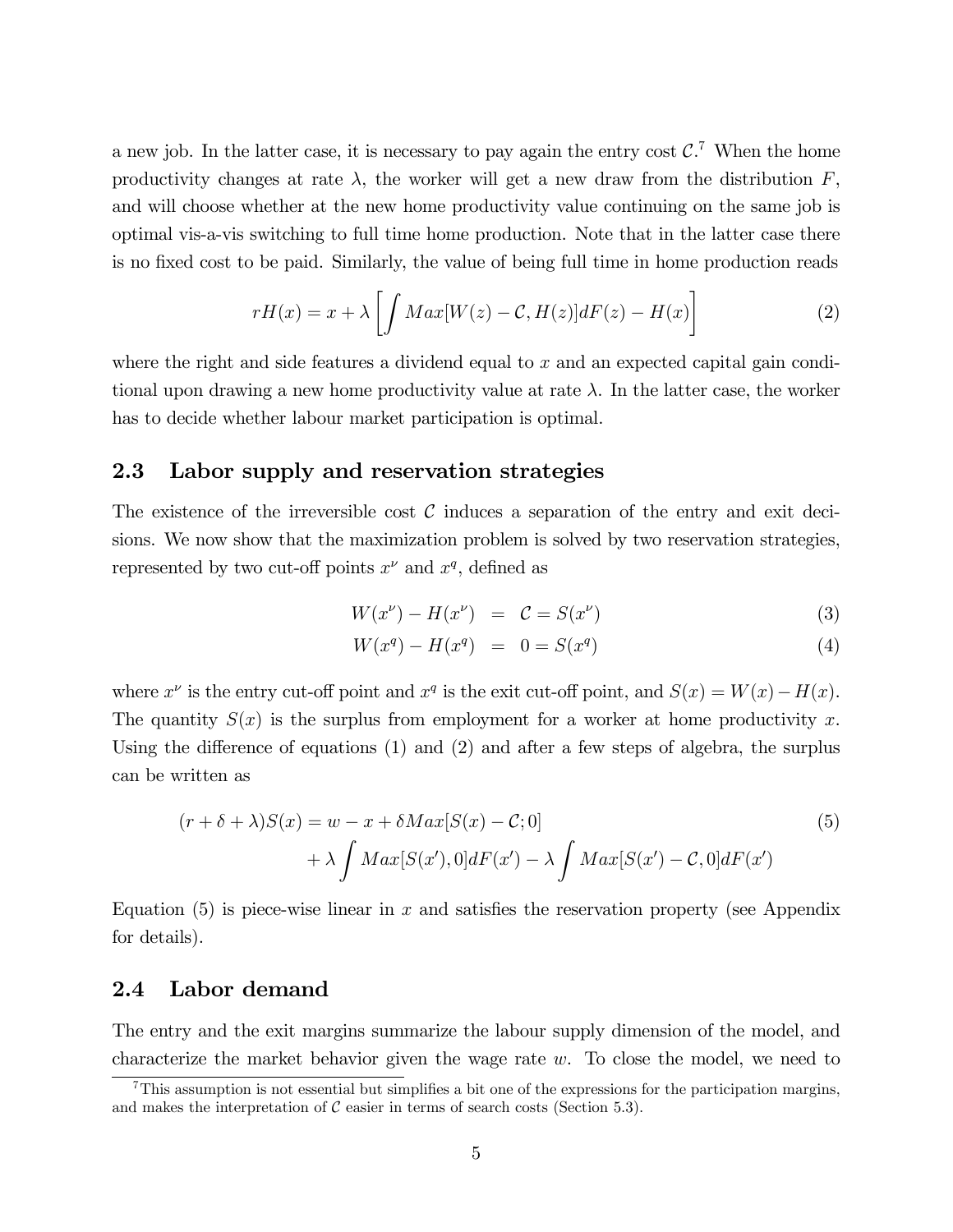specify labour demand and derive the wage. In what follows we assume that there an infinite supply of potential entrepreneurs that can enter the market at any time. If they enter, they establish a firm and hire one worker, both at zero cost. The wage is determined as follows: the firm posts a wage which is never renegociated later on.

Denoting by q the quit rate of employed workers faced by employers, the present discounted value of a filled job is

$$
J = \frac{y - w}{r + \delta + q}
$$

where  $y$  is the value of the labour product and  $w$  is the wage rate. Note that a job is discounted at rate  $r+\delta+q$  since jobs are hit by destruction shock at rate  $\delta$  and are similarly dissolved by endogenous quit at rate  $q$ , the value of which is determined later on.

The wage posting equilibrium is such that all profits are eliminated, i.e.  $J \equiv 0$  and the corresponding wage is

$$
w^* = y.\t\t(6)
$$

Indeed, there is no unilateral profitable deviation, in the sense that no job offer can be above y (negative profits) or above y (workers would not accept the job). Note that in this setting it is not important whether the realization of the home productivity shock  $x$  is observable to the firm.

## 3 Equilibrium

#### 3.1 Entry and quit margins

Equations (3) and (4) provide an expression for the entry margin and the quit margin, as well as a system solving for the cut-off points. See the appendix for details. This system is

$$
\frac{x^q - x^{\nu}}{r + \lambda + \delta} = \mathcal{C}
$$
 (Entry)

$$
x^{q} = y + \frac{\lambda}{r + \lambda + \delta} \int_{x^{\nu}}^{x^{q}} F(z) dz
$$
 (Quit)

The two margins deserve several comments. The entry margin says that the surplus from the job at  $x^{\nu}$  is identical to the entry cost. The quit margin states that home productivity of the marginal worker is equal to the market wage  $(w^* = y)$  plus a positive term, which is a hoarding behaviour from workers standpoint. Indeed, workers hold on to existing jobs as a way to save on future cost  $\mathcal C$  if home productivity were to fall. This on-the-job hoarding effect generates attachment to the labor market, in the sense that workers quit less than they would do in the absence of entry cost.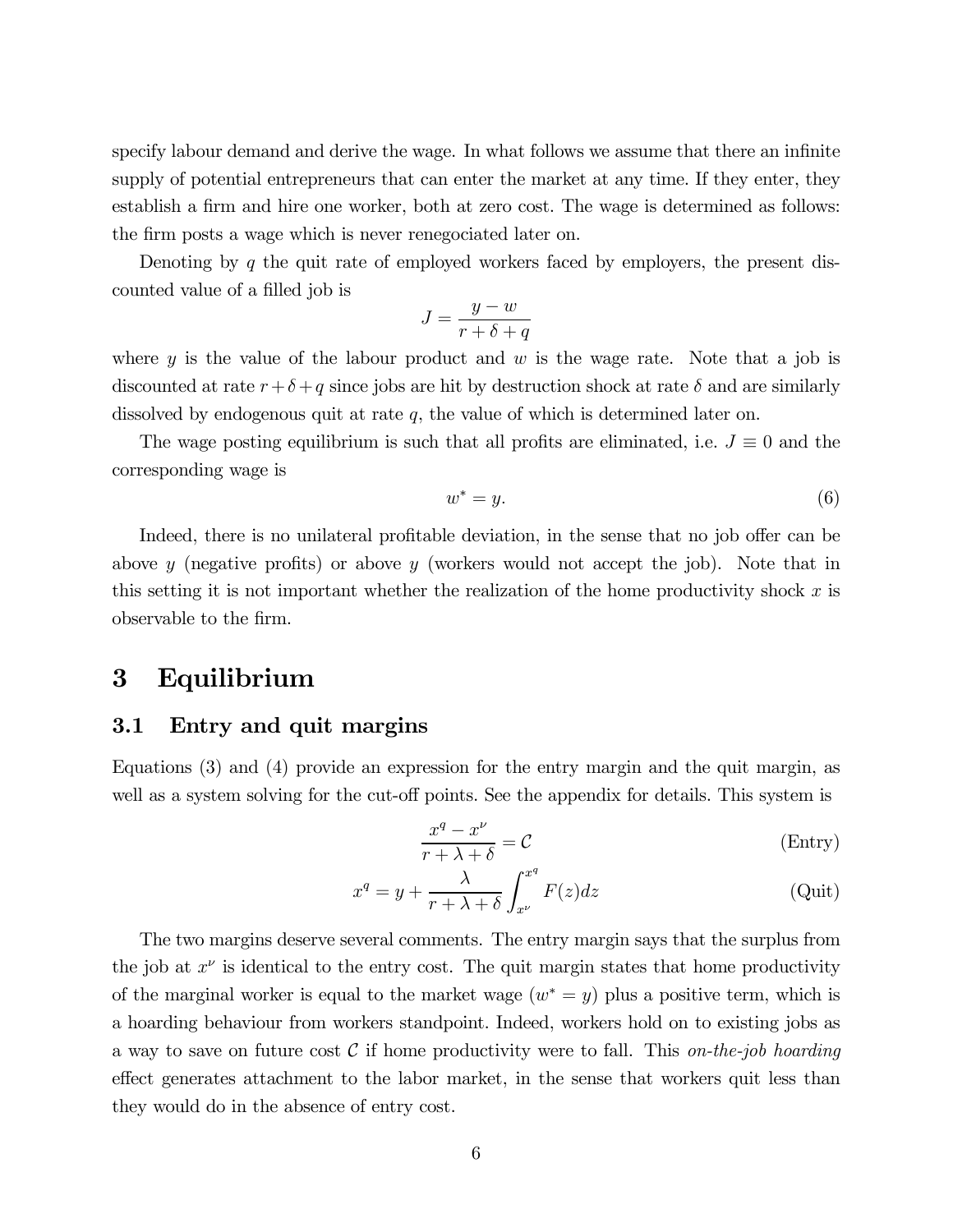

Figure 1: Quit Margin, Entry Margin and Equilibrium Cut-Off Points.

Further notice that as the entry cost disappears, i.e. when  $C \rightarrow 0$ , the entry and the quit cut-off points converge to each other. Thus, the existence of the irreversible cost drives a wedge in the two cut-off points. The partial equilibrium is derived in observing that the quit margin is downward sloping in a  $(x^{\nu}, x^q)$  space while the entry margin is upward sloping as represented in Figure 1.

The entry curve is upward sloping because a larger  $x<sup>q</sup>$  means longer duration on the job, and thus larger surplus. It is shifted down by higher  $\mathcal{C}$ ,  $r$ ,  $\delta$  and  $\lambda$ : entry is discouraged when  $x^{\nu}$  is lower, i.e. there are fewer participants when entry costs are larger or when the surplus is lower, i.e. when the discount of turnover rates are larger.

The quit margin is downward sloping because the hoarding effect is lower, the closer  $x^{\nu}$ from  $x^q$ . In the limit  $\lambda = 0$ , the quit margin in horizontal and  $x^q = w$ . Overall, the quit cut-off point  $x^q$  coincides with wage when  $\lambda = 0$  or when  $\mathcal{C} = 0$ . The quit margin is shifted up by higher wage w and higher  $\lambda$  and reduced by higher r and  $\delta$ : the marginal worker is more conservative in quitting (higher  $x<sup>q</sup>$ ) the higher the market wage and the hoarding effect, generated by anticipation of a frequent change in  $\lambda$  and less impatience  $r + \delta$ .

#### 3.2 Allocation of workers

An interesting feature of the model is that y shifts the quit curve up but does not affect the entry curve, while  $\mathcal C$  shifts the entry curve up but leaves the quit curve unchanged. As a result, the cut-off points determining the allocation of workers in home or market activity are both a function of y and C. We think of y and C as being driven by individual characteristics and aggregate conditions. Notably,  $y$  is primarily driven by the skill level of the individual,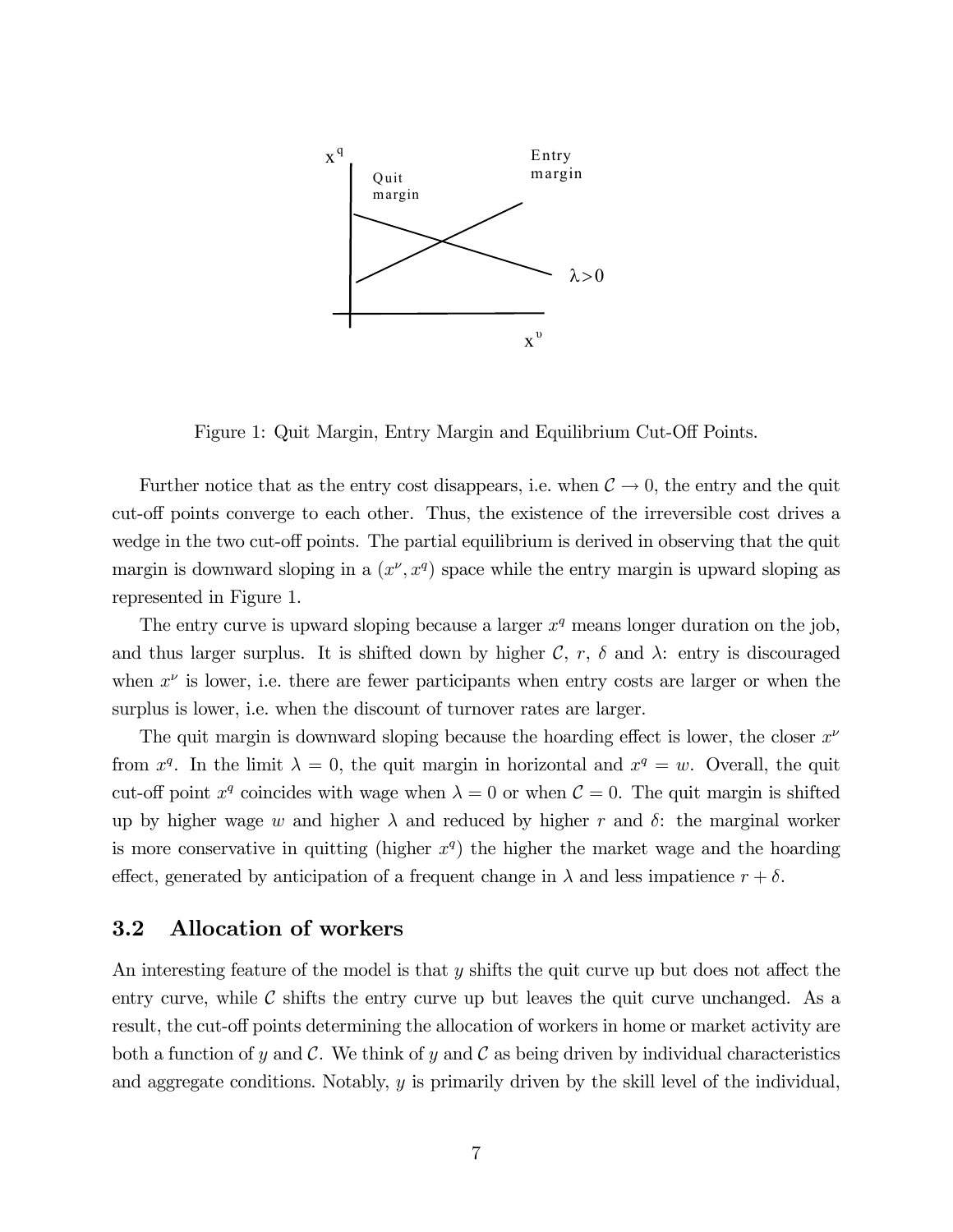while  $\mathcal C$  can be thought as a good proxy for the job finding rate, i.e. a combination of frictions and aggregate job creations. We come back on this issue in Section 5. Hereafter, although cut-off points are functions of individual and aggregate parameters  $x^q(y, \mathcal{C})$  and  $x^{\nu}(y, \mathcal{C})$ , we neglect to write the arguments for convenience.

Overall, simple comparative statics indicates that

$$
dx^{q}/dy = dx^{\nu}/dy = \frac{r + \lambda + \delta}{r + \delta + p + q} > 0
$$
  

$$
dx^{q}/dC > 0; dx^{\nu}/dC < 0
$$

where  $p = \lambda F(x^{\nu})$  is the entry rate and q is the quit rate, which can now be determined, i.e.  $q = \lambda(1 - F(x^{q}))$ . The first line states that participation to the labor market is increased along both margins when market productivity is larger relative to home productivity. The second line states that entry costs discourage participation at the entry margins, which is natural, but also that it discourages exits, through the hoarding effect defined above.

There is a natural representation of the allocation of workers in the space  $(x, y)$ . When  $\lambda = 0$ , this implies that  $p = q = 0$ , and thus the entry and the quit margin are straight lines, as in Figure 2 (the bold straight lines).<sup>8</sup> When in addition the entry cost  $\mathcal C$  is zero, both straight lines converge to the 45 degree line, as in the Roy model. In the general case  $\lambda > 0$ , the frontiers of Figure 2 are now concave in  $(x, y)$  which is represented with the thinner curves.<sup>9</sup>

#### 3.3 Stocks

People in the working age population either have a job or not. If they have a job, they can be in two situations in case of exogenous job destruction; they may want to pay the entry cost to get a new job, in which case they are said to be attached. Or they may not get a new job, and they are said to be unattached.

We denote by  $E_a$  the number of attached employed and by  $E_{na}$  the number of nonattached employed. Attached employed are those individuals with market production below  $x^{\nu}$  while non-attached are those with a job and home productivity between  $x^{\nu}$  and  $x^q$ . Upon

 $8$ The figure shows that our model can be seen as an extension of the Roy-model with irreversible entry costs. See Sattinger (2003) for a related extension: he shows that, with search frictions in the two Roysectors, the frontier diverges to two, delimiting space in three parts, one in which workers search in only one sector, one in which they only search in the other, and a third one in which they share time in search in each sector. In our setup, there is no search friction in production of x. This asymetry across sectors changes drastically the interpretations of our model compared to Sattinger.

<sup>&</sup>lt;sup>9</sup>This can be seen in remarking that  $d(p+q)/dy = \lambda dx^q/dy(F(x^{\nu}) - F(x^q)) < 0$ , so that  $x^q(y)$  is convex, i.e.  $dx^{q}/dy$  calculated above is increasing with y.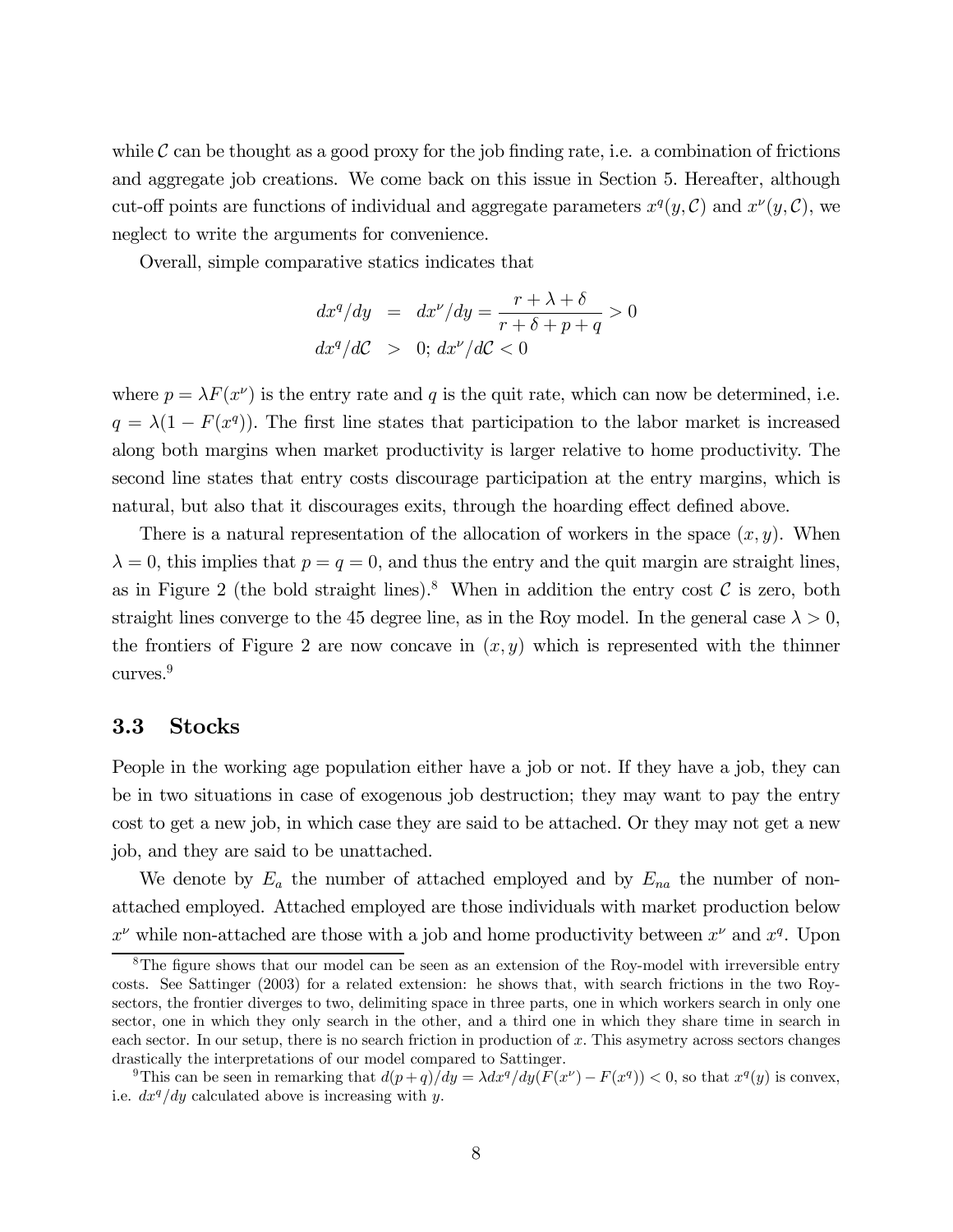

Figure 2: Allocation of Workers as a Function of market  $(x)$  and home productivity  $(y)$ .

losing a job, the unattached are said to be in 'extended unemployed' (they have a value of  $x$ between  $x^{\nu}$  and  $x^q$ ) and their number is denoted by  $\Sigma$ , while non-employed with  $x > x^q$  are said to be pure non- employed.  $N$  is the number of pure non-employed workers. Overall, we have four different states, linked by the identity

$$
\Sigma + E_{na} + E_a + N = 1
$$

We shall indicate with  $u_0 = \frac{\delta + q}{p + \delta + q}$  the ratio of exits from employment over total turnover. Recall that  $q = \lambda(1 - F(x^q))$  is the quit rate and  $p = \lambda F(x^{\nu})$  is the entry rate. Denoting by ρ their complement to λ, such that  $ρ = λ - p - q = λF(x<sup>q</sup>) - λF(x<sup>ν</sup>)$ , we obtain the four stocks (detailed in appendix)

$$
N = 1 - F(x^q) = q/\lambda \tag{7}
$$

$$
E_a = F(x^{\nu}) = p/\lambda \tag{8}
$$

$$
E_{na} = (1 - u_0)\rho/\lambda \tag{9}
$$

$$
\Sigma = u_0 \rho / \lambda \tag{10}
$$

Finally, from the attached and non attached employment we get a simple analytical expression for the employment rate

$$
E = E_a + E_{na} = (1 - u_o)(1 + \delta/\lambda)
$$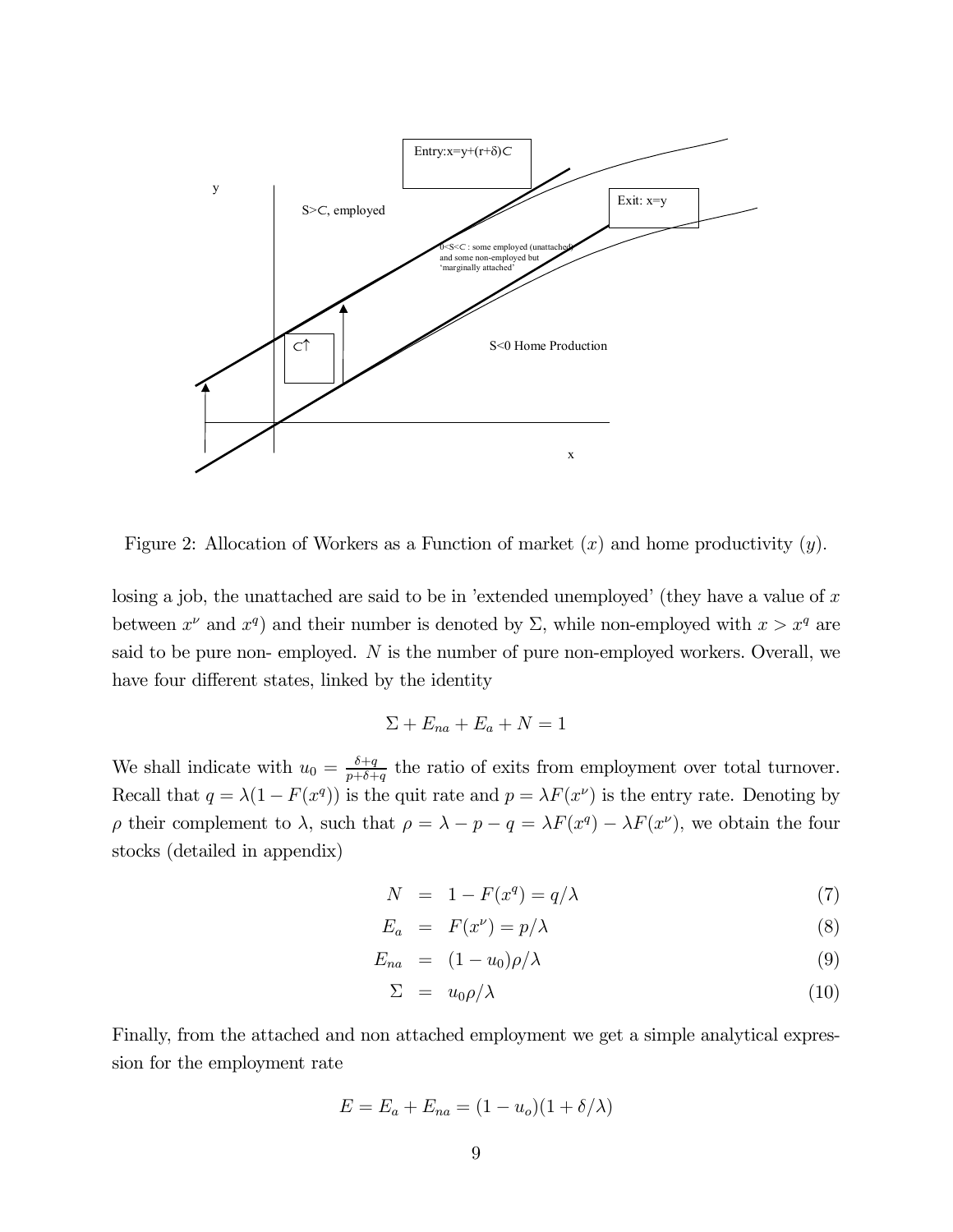which depends on the endogenous variables  $(x^q, x^{\nu})$  and the full set of parameters of the model. Note that in the case  $\delta = 0$ , we have  $E = 1 - u_0 = p/(p+q)$ . Finally, one can easily show that total employment increases with the market productivity  $(dE/dy > 0)$ , while non employment decreases with market productivity  $dN/dy < 0$ , and increases with the entry cost  $\left(\frac{dN}{d\mathcal{C}} > 0\right)$  Other comparative statics are displayed in appendix.

Having derived the stock, we can define the equilibrium of the model. The equilibrium is a n-ple of 3 endogenous variables  $(x^{\nu}, x^{\nu}, w)$  determined by

- a quit margin in equation  $(4)$ ;
- a entry margin in equation  $(3)$ ;
- a free entry equation  $(6)$

and 4 stocks  $(N, E_a, E_{na}, \Sigma)$  derived from the two participation margins in a steady-state

#### 3.4 Flows

The flows of workers per unit of time between the three states employment, extended unemployment and non-participation can be derived in counting the number of transitions of  $x$ into the different intervals  $[x^{\min}, x^{\nu}]$ ,  $[x^{\nu}, x^q]$  and  $[x^q, x^{\max}]$ . These transitions are respectively at rate  $p, \rho = \lambda - p - q$  and q multiplied by the origin population. We can derive the following matrix of flows per unit of time between  $E, \Sigma$  and  $N$ :

$$
\begin{pmatrix}\n- & E \to \Sigma & E \to N \\
\Sigma \to E & - & \Sigma \to N \\
N \to E & N \to \Sigma & -\n\end{pmatrix} = \begin{pmatrix}\n- & E_{na}\delta & Eq \\
\Sigma p & - & \Sigma q \\
Np & N\rho & -\n\end{pmatrix}
$$
\n
$$
= \frac{1}{\lambda} \begin{pmatrix}\n- & \delta \rho (1 - u_0) & (\delta + \lambda) q (1 - u_0) \\
pq & - & \rho qu_0 \\
pq & \rho q & -\n\end{pmatrix}
$$

where in the second matrix of the first line the origin population is indicated in symbols, while in the latter matrix we substitute the endogenous value of the stocks described in equations  $(7)$ ,  $(8)$ ,  $(9)$  and  $(10)$ . Note that in addition, the attached employed workers who lose their job at rate  $\delta$  could be considered as additional transitions. Notably, if they had to search for a job during an infinity small unit if time,  $\Sigma$  would thus include such frictional unemployment and thus one would need to add-up a number  $E_a \delta = p \delta / \lambda$  of workers to the inflows into  $\Sigma$ . The same is true for the outflows from  $\Sigma$  to employment.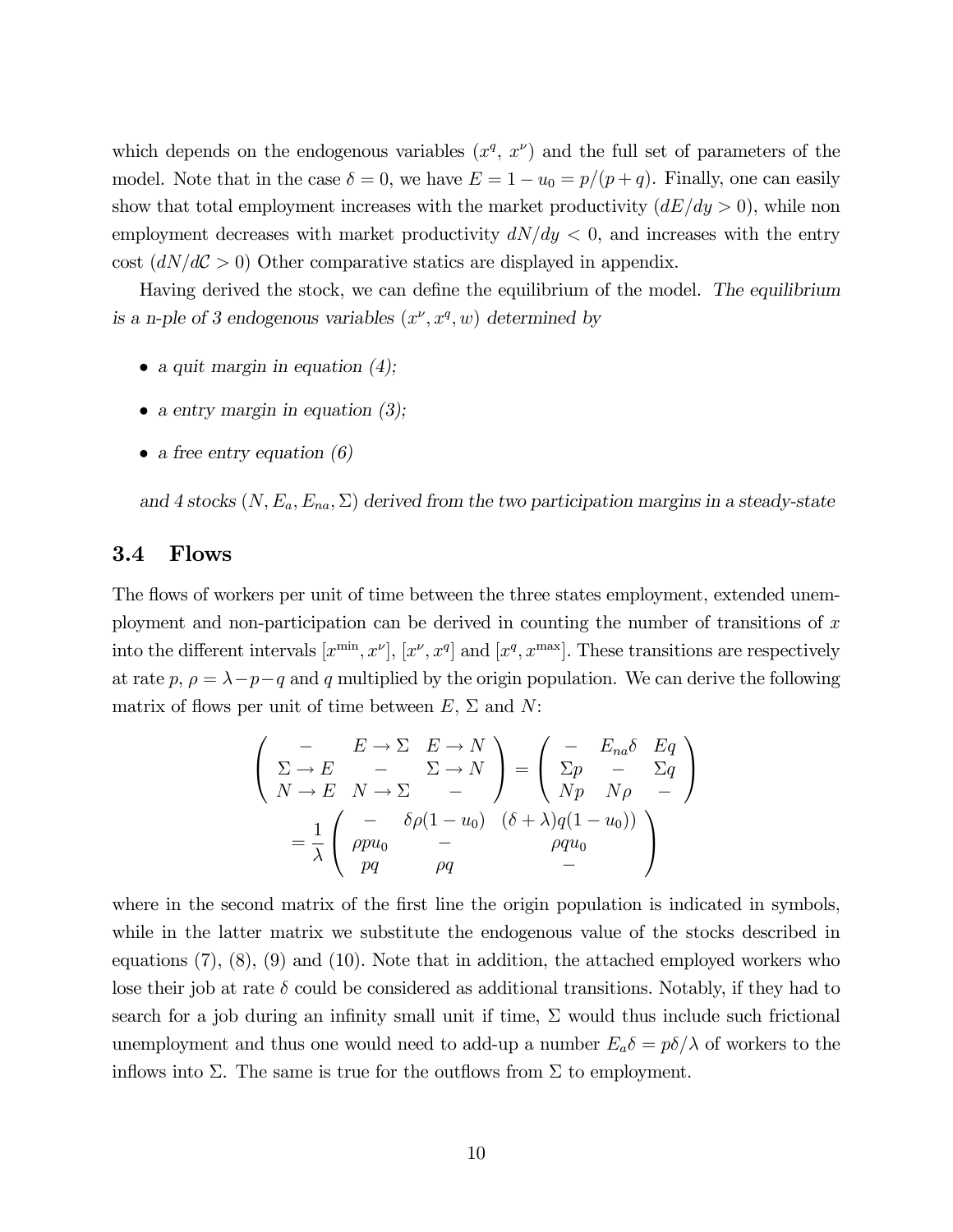Table 1: Employment and Extended Unemployment in France and United States, 1996-2000

|                                                                                                             | France | United        |  |  |  |
|-------------------------------------------------------------------------------------------------------------|--------|---------------|--|--|--|
|                                                                                                             |        | <b>States</b> |  |  |  |
| <i>Conventional Definition</i>                                                                              |        |               |  |  |  |
| Employment Rate                                                                                             | 0.598  | 0.730         |  |  |  |
| Unemployment to Working Age <sup>a</sup>                                                                    | 0.075  | 0.034         |  |  |  |
| Non participation to Working Age                                                                            | 0.326  | 0.235         |  |  |  |
| <i>Adjusted Definition</i>                                                                                  |        |               |  |  |  |
| Employment Rate                                                                                             | 0.598  | 0.730         |  |  |  |
| Extended Unemployment <sup>b</sup>                                                                          | 0.093  | 0.048         |  |  |  |
| Pure Non Employed <sup>c</sup>                                                                              | 0.308  | 0.221         |  |  |  |
| <sup>a</sup> Stock of Unemployed (ILO deifnition based) with Respect to Total 15-64 Working age Population; |        |               |  |  |  |
| Definition U-7 in Sorrentino (1993) for France, and U-7 for the United States                               |        |               |  |  |  |
| corrected for part-time.                                                                                    |        |               |  |  |  |
| Averages 1996-2000                                                                                          |        |               |  |  |  |
| Source: Authors' calculation, and OECD.                                                                     |        |               |  |  |  |

## 4 Quantitative exercise

## 4.1 Cross-country differences

Cross country differences in the employment rate are very large. In this section, we confine our analysis to differences between France and the United States, two countries that are often used for quantitative comparisons between Europe and the United States. In the United States, between 1996 and 2000, 73 percent of the working age population (defined with respect to the 15-64 population) was employed. In France, during the same period, the employment rate was 59.8 percent, with a difference between the two countries of more than 14 percentage points (Table 1). The share of the working age population that is non-employed is conventionally divided into unemployed and non participants, where the distinction is based on the ILO definition of unemployment, which requires that individuals do not have a job, are actively seeking for one, and are immediately available to start working. Unemployment is 7.5 percent of the working age population in France, while it is 3.4 percent in the United States. This suggests that only a third of the differences in employment rate across the two countries is accounted for by the differences in ILO unemployment, with the other two third is accounted for by differences in non participation rate.

In the second part of Table 1, we report the statistics for extended unemployed, a concept of unemployment that is broader than the ILO definition, since it includes all individuals that do not have a job but would like to work. Several scholars, and notably Sorrentino and Jones and Riddel (1999) have shown the existence of a significant number of such individuals in labor force surveys. In two very insightful papers, Sorrentino (1993 and 1995) has established several definitions of unemployment, ranking from 1 (the most conservative)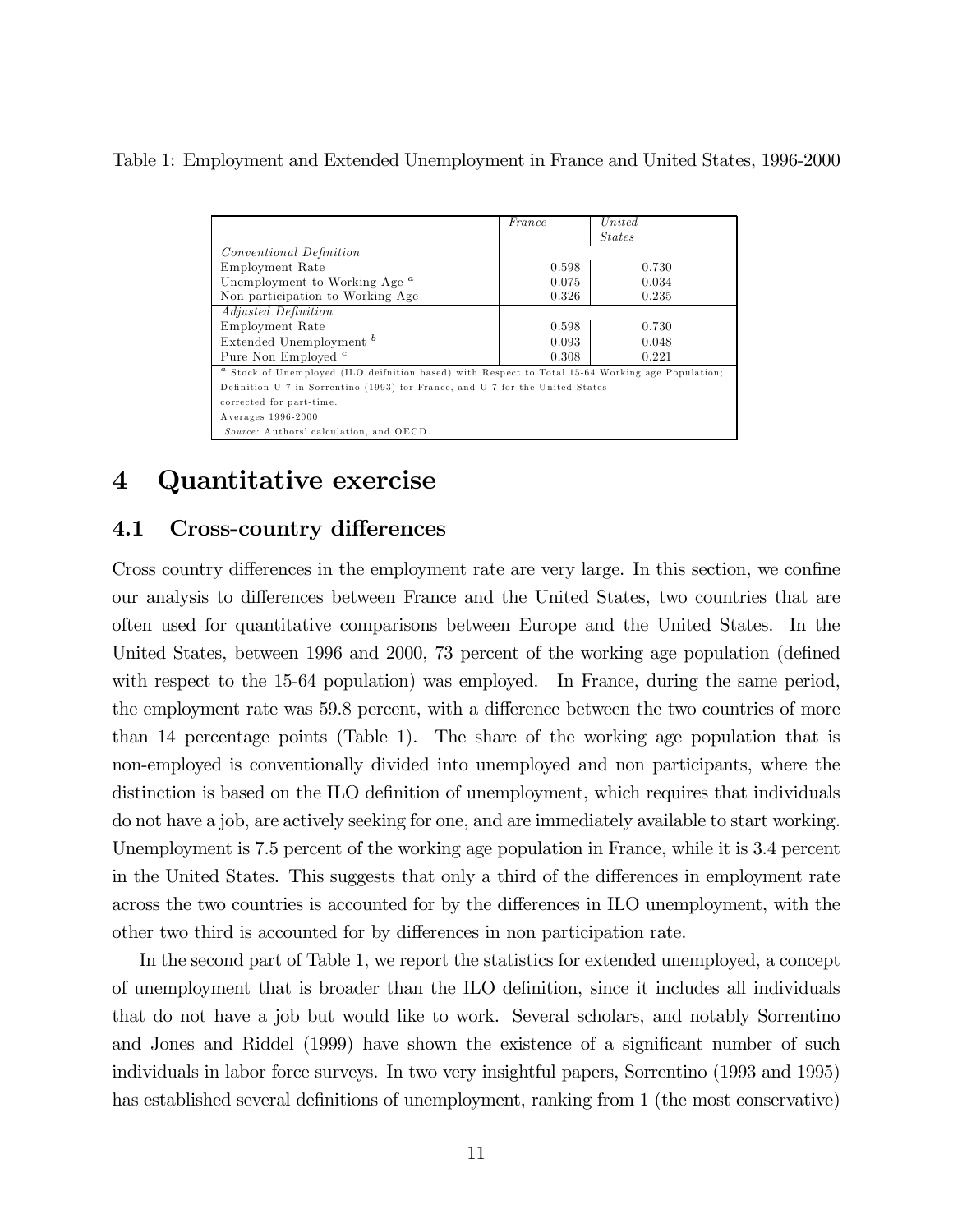to 7 (the broadest one), on the basis of answers of respondents to individual surveys such as their willingness to have a job, the desired number of hours and the duration of the current unemployed spell. The ILO definition corresponds to definition 4, while definition 5 includes part-timers reporting the desire to be full-time and definition 6 additionally includes workers reporting wanting a job but not searching for the job. Sorrentino showed that the discrepancy between rates are substantial, especially in countries such as Italy and Japan. More recently, Jones and Riddel (1999) have shown that in Canada a large fraction of non-employed people would like to work but does not search, and that an unemployment statistics that considers such individuals would be 25 percent larger. In other words, ignoring the issue of part-time (this would imply that we ignore the distinction between U4 and U5), the Canadian rate of extended unemployment U6 would be larger than the ILO rate U4 by 25%. Jones and Ridell qualify these workers marginally attached to the labor market.

Using the estimates of Sorrentino (1993), ignoring the issue of part-time, extended unemployment in the United States is 40 percent larger than the conventional definition, while in France is 20 percent larger. For estimating extended unemployment in the late nineties, we assume that the ratio between extended and conventional unemployment in 1989 is the same as those prevailing in the late part of the nineties. As a result, extended unemployment divided by working age population rise to 5 percent in the United states, and to more than 9 percent in France, even though the differences in the employment rate between the two countries are still accounted for by differences in the share of non employed.

#### 4.2 Calibration

In this section we quantitatively account for the differences in the employment rates and non-participation rates between France and the United States, using the simple model presented in the previous sections. The spirit of the exercise is to find parameter values for market productivity and market imperfections so that the model matches the labor market statistics presented in Table 1. In other words, we ask how large must be the average market productivity premium and the market frictions for obtaining the aggregate outcome described in Table 1

Throughout the simulation we set the pure monthly discount rate to 0.005, and the two turnover statistics  $\lambda$  and  $\delta$  to 0.15 and 0.09 (Table 2). The distribution is exponential with parameter (and mean)  $B = 1$ , so that the only remaining parameters are y and C. We let the routine searching for values of  $C$  and  $y$  so as to match for the United States (France) and employment rate of 73 (59.8) percent and a pure non employment rate of 22.1 (30.8) percent.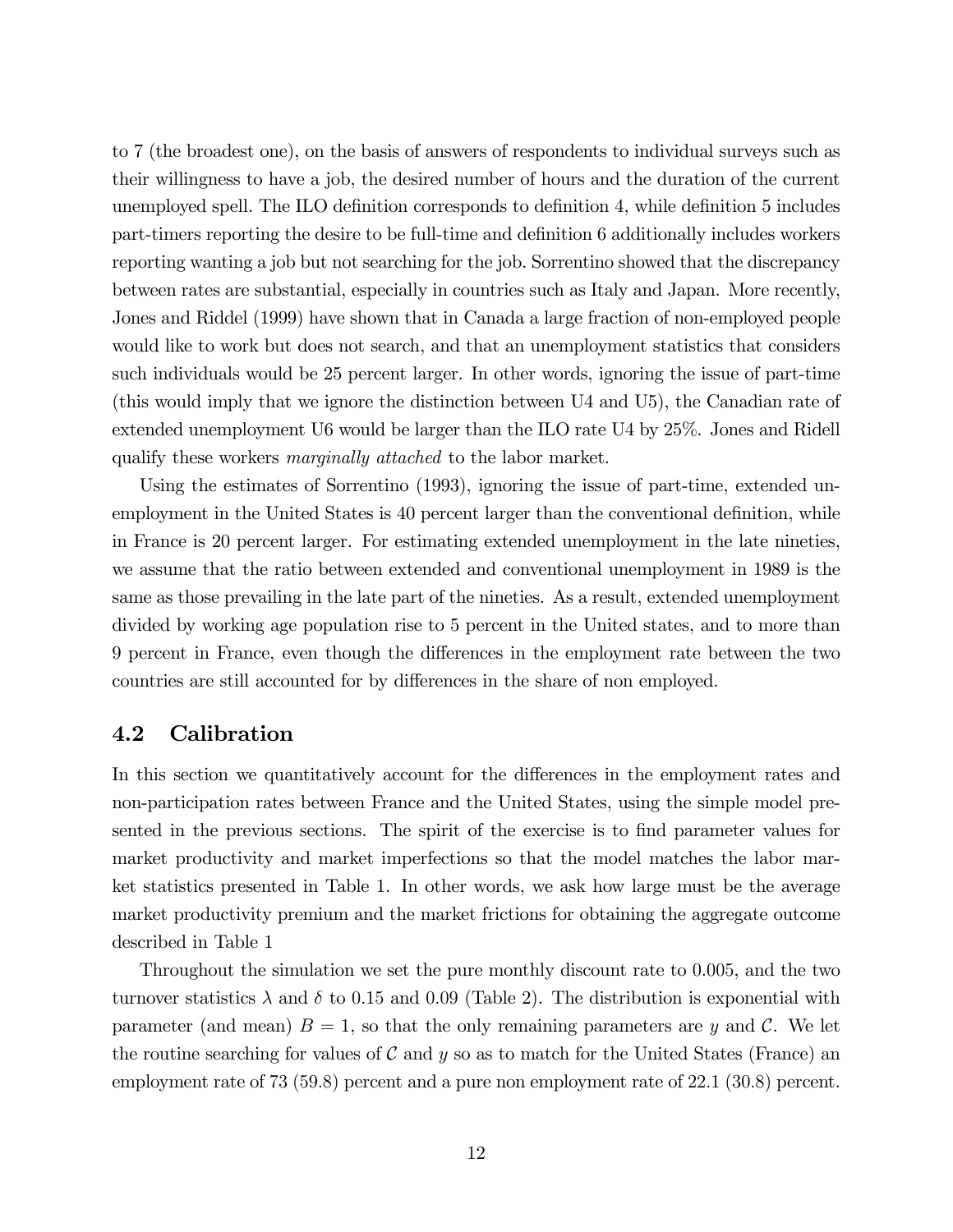The results are as follows. Market productivity in the United States is calibrated as being 40 percent larger than the average home productivity in the population, and market frictions are set to about a month of market output. Turning to France, our results show that market productivity is roughly equal to average home productivity, while market frictions correspond to 1.6 months of output. These results suggest that institutional settings (such as taxes or transfers to non-participating workers) in the two countries are potentially responsible for huge differences in the market productivity premium. Finally, if we compare the calibrated market productivity between France and the United States, our exercise shows that there is a different in market productivity per worker of 30 percent, exactly as argued by Prescott (2002)

| Parameters                                                                                      | Notation         | United States | $\rm France$ |  |  |
|-------------------------------------------------------------------------------------------------|------------------|---------------|--------------|--|--|
| Common Parameters                                                                               |                  |               |              |  |  |
| Discount Rate                                                                                   | $\boldsymbol{r}$ | 0.005         | 0.005        |  |  |
| Idiosyncratic Shock Rate                                                                        | λ                | 0.15          | 0.15         |  |  |
| Separation Rate                                                                                 | $\delta$         | 0.09          | 0.09         |  |  |
| Distribution $^a$                                                                               | B                | 1.00          | 1.00         |  |  |
| Code Determined Parameters                                                                      |                  |               |              |  |  |
| Market Productivity                                                                             | $\boldsymbol{y}$ | 1.36          | 1.03         |  |  |
| Market Frictions                                                                                | C                | 1.40          | 1.62         |  |  |
| Equilibrium Values                                                                              |                  |               |              |  |  |
| Entry Margin                                                                                    | $x^{\nu}$        | 1.17          | 0.78         |  |  |
|                                                                                                 | $F(x^{\nu})$     | 0.69          | 0.54         |  |  |
| Quit Margin                                                                                     | $x^q$            | 1.51          | 1.18         |  |  |
|                                                                                                 | $F(x^q)$         | 0.78          | 0.69         |  |  |
| Calibrated Statistics                                                                           |                  |               |              |  |  |
| Employment Rate                                                                                 | E                | 73.00         | 59.80        |  |  |
| Pure Non employment rate                                                                        | N                | 22.10         | 30.80        |  |  |
| Extended Unemployment                                                                           | $\Sigma$         | 4.90          | 9.40         |  |  |
| $(a)$ , Distribution is Negative Exponential with parameter $B$<br>Source: Authors' calculation |                  |               |              |  |  |
|                                                                                                 |                  |               |              |  |  |

Table 2: Calibration to the US and French Labor Markets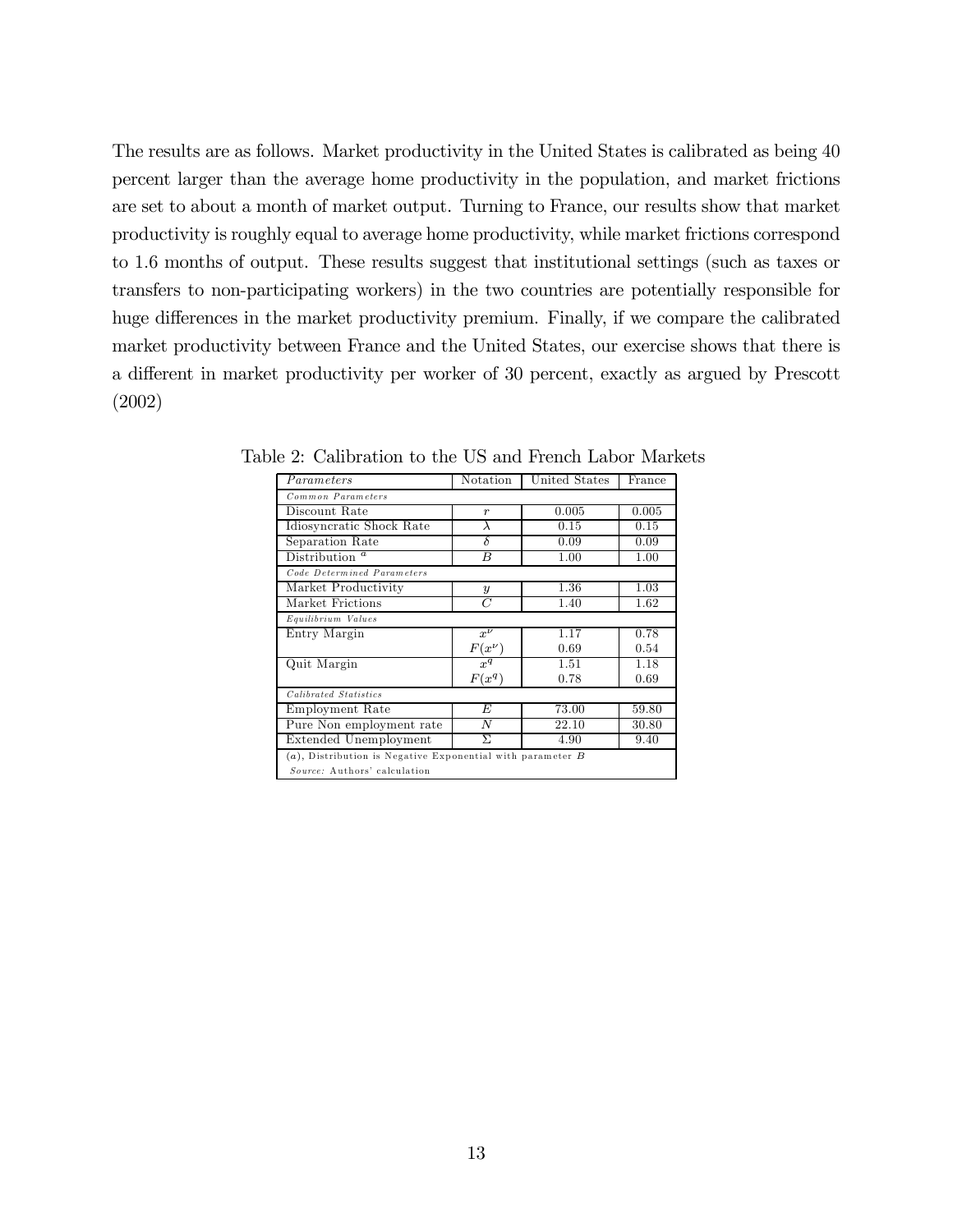## 5 Applications/extensions

#### 5.1 Search theory and unemployment

In our model, the individuals in the working age population that do not have a job but would like to work are those individuals without a job but with home productivity inside the interval  $[x^{\nu}, x^{\nu}]$ . If these individuals had a job at market productivity y, they would accept it, but they are not ready to pay the irreversible entry cost  $\mathcal{C}$ . As we argued above, our theoretical analysis is thus capturing an important aspect of labor markets, as the work of Sorrentino and Jones and Riddel show that there is a significant number of such workers in labor force surveys. At the same time, we are leaving aside the distinction between the ILO unemployed and the 'marginally attached' workers. This distinction is not crucial to determine the employment rate and the non-participation rate, as we argued above, but is useful to keep a clear view of the labor market. We now filled this gap.

In this section we develop further the concept of entry cost. We argue that the cost  $\mathcal C$  is only a convenient short-cut for imperfect labor markets that it can easily be interpreted it in terms of search theory. Assume that there is a new state, denoted by  $U$ , which is a situation in which workers search for a job. Search is time consuming and it is only randomly that workers obtain a job, at a rate p. One can thus introduce the value of not-searching, which is denoted by  $H$  where  $\tilde{\ }$  indicates that the derivation of Bellman equations is different from the benchmark model derived in Sections 2 and 3. Similarly,  $W$  will be the value of having a job. For simplicity, we assume that search takes s units of time and thus diverts sx units of home production.

The three value functions read

$$
(r+\lambda)\tilde{W}(x) = y + \lambda \int Max[W(x'), U(x'), H(x')] dF(x') + \delta[Max[U(x), H(x)] - W(\text{d})]
$$

$$
(r + \lambda)U(x) = (1 - s)x + p[W(x) - U(x)] + \lambda \int Max[U(x'), H(x')]dF(x')
$$
 (12)

$$
(r + \lambda)\tilde{H}(x) = x + \lambda \int Max[U(x'), H(x')] dF(x')
$$
\n(13)

The surplus from the job is now defined by the equation  $S(x) = W(x) - Max[U(x), H(x)]$ where the max operator indicates that the outside option for the worker is either searching for another job or going full-time to home-production. We can easily see that participation decisions along the quit margin, in such a world, are still described by equating the value of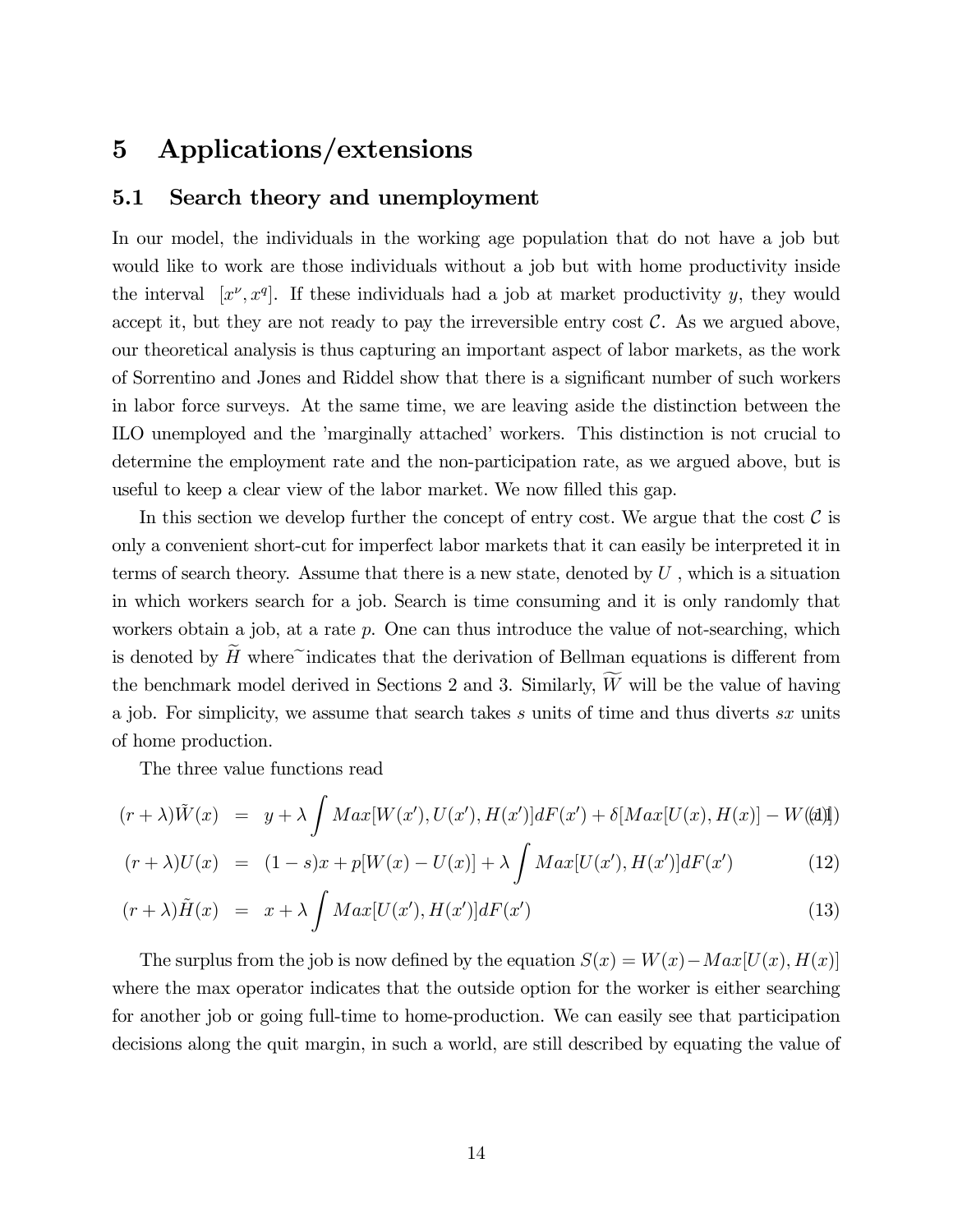holding a job and the value of not-searching, i.e.

$$
\widetilde{W}(x^q) - \widetilde{H}(x^q) = 0
$$
  

$$
U(x^{\nu}) - \widetilde{H}(x^{\nu}) = 0
$$

The first equation is formally equivalent to (4). Now, the entry margin can be rewritten as  $W(x^{\nu}) - H(x^{\nu}) = W(x^{\nu}) - U(x^{\nu})$ . By difference of (11) and (12) evaluated at  $x = x^{\nu}$ , we have

$$
sx^{\nu} = p[\tilde{W}(x^{\nu}) - U(x^{\nu})]
$$

stating that the opportunity cost of search in terms of home production is compensated for the marginally participating worker to the expected return from search. Plugging it into the entry margin, we obtain

$$
\widetilde{W}(x^{\nu}) - \widetilde{H}(x^{\nu}) = sx^{\nu}/p
$$

The entry cost of Section 2 and 3 in equation (3) is thus given by  $C = sx'/p$ . To interpret this result, note that  $sx^{\nu}$  is the flow value of forgone home productivity during search, while  $1/p$  is the expected duration of search, so that C is the expected search cost paid by the worker. Further solving for the two margins, we obtain

$$
x^{q} = y + \frac{\lambda(1-s)}{r + \lambda + \delta + p} \int_{x^{min}}^{x^{\nu}} F(x)dx + \frac{\lambda}{r + \lambda + \delta} \int_{x^{\nu}}^{x^{q}} F(x)dx \qquad (14)
$$

$$
\frac{x^q - x^\nu}{r + \lambda + \delta} = \frac{sx^\nu}{p} \tag{15}
$$

In the space  $(x^{\nu}, x^{\nu})$  one can see that the sign of the slopes of the two margins is the same as in Section 3. The quit margin is even exactly identical when  $s = 1$ . The entry margin has a different slope since  $sx^{\nu}/p$  on the right hand-side is depending on  $x^{\nu}$ .

Overall, these results show that the irreversible entry cost into employment introduced in the previous sections is formally identical to the opportunity cost of time spent searching. The only difference between the two is that the entry cost is paid instantaneoulsy upon entry, while search costs are typically paid on a flow basis. Note also that as the job finding rate goes to infinity, the irreversible entry cost goes to zero: we are back to the competitive labor supply model.

## 5.2 Alternative wage determination

The spirit of most models of equilibrium unemployment is to have a nominal or real rigidity on prices or wages. In contrast, our model, focussing on market participation and unemployment,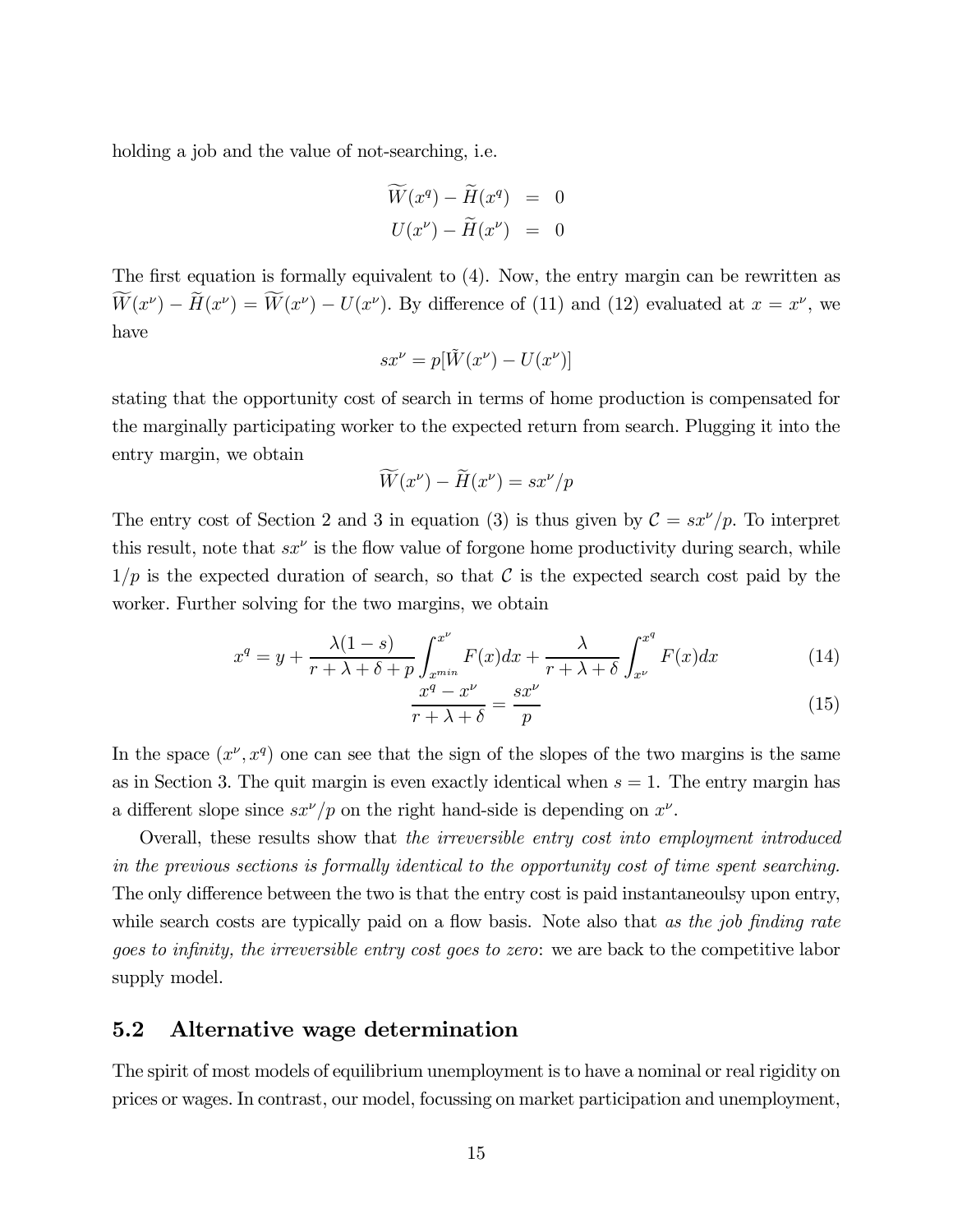shows that one does not require such rigidities to obtain a non-trivial employment rate: a competitive wage equal to marginal productivity is sufficient here. One might however wonder what is the impact of an alternative wage determination process. In short, when wages are bargained over the total surplus with the employer, the two fundamental equations of the model are very similar. We can show, when  $0 \le \beta \le 1$  is an index of the bargaining power of workers, that we still obtain the quit margin, and the following modified entry margin:

$$
x^{q} = y + \frac{\lambda}{r + \lambda + \delta} \int_{x^{\nu}}^{x^{q}} F(x) dx
$$

$$
\beta \frac{x^{q} - x^{\nu}}{r + \lambda + \delta} = C
$$

In Garibaldi and Wasmer (2003), we also show that the search extension to the model with free entry of firms yields similar results:  $C$  is still equal to  $\frac{sx^{\nu}}{p}$  in the above entry margin, while the first integral in equation (15) has to be inserted in the quit margin, slightly modified as follows:  $\frac{\lambda(1-s)}{r+\lambda+\delta+\beta p}\int_{x^{min}}^{x^{\nu}} F(x)dx$ .

## 5.3 Dual labor markets

Differences in turnover and attachment to the labor market is one of the main distinctive features of primary and secondary workers in dual labor market theory developed in Doeringer and Piore (1971) and Bulow and Summers (1986). In our model, workers with different value of x have different turnover rate in and out of the labor force. Attached employed workers quit a job and leave the labor market at rate  $q = \lambda(1 - F(x^q))$ : in case of a δ-shock, they remain in the labor market and immediately obtain a new job. On the contrary, unattached employed workers leave the labor market at rate  $\delta + q > q$ . One can thus identify the attached workers to primary workers and unattached to secondary workers, who further face unemployment from time to time at rate  $\delta$ .

Dual labor market theory is also based on heterogeneity in market productivity. In our model, assume that there are two classes of workers, one with low  $y$ , one with high  $y$ , featuring differences in human capital or training. Then, even though these workers have an identical distribution and frequency of shocks of x, the fact that  $dx^q/dy > 0$  and  $dx^{\nu}/dy > 0$ , implies that high productivity workers quit less and overall participate more to the labor market than low productivity workers. Now suppose that y is so large that  $x^q$  is above  $x^{\max}$ . In this case, workers never quit the labor market. If in addition,  $x^{\nu} > x^{\min}$ , then in a steady-state, all workers become employed and none of them are unattached. Figure 3 illustrates.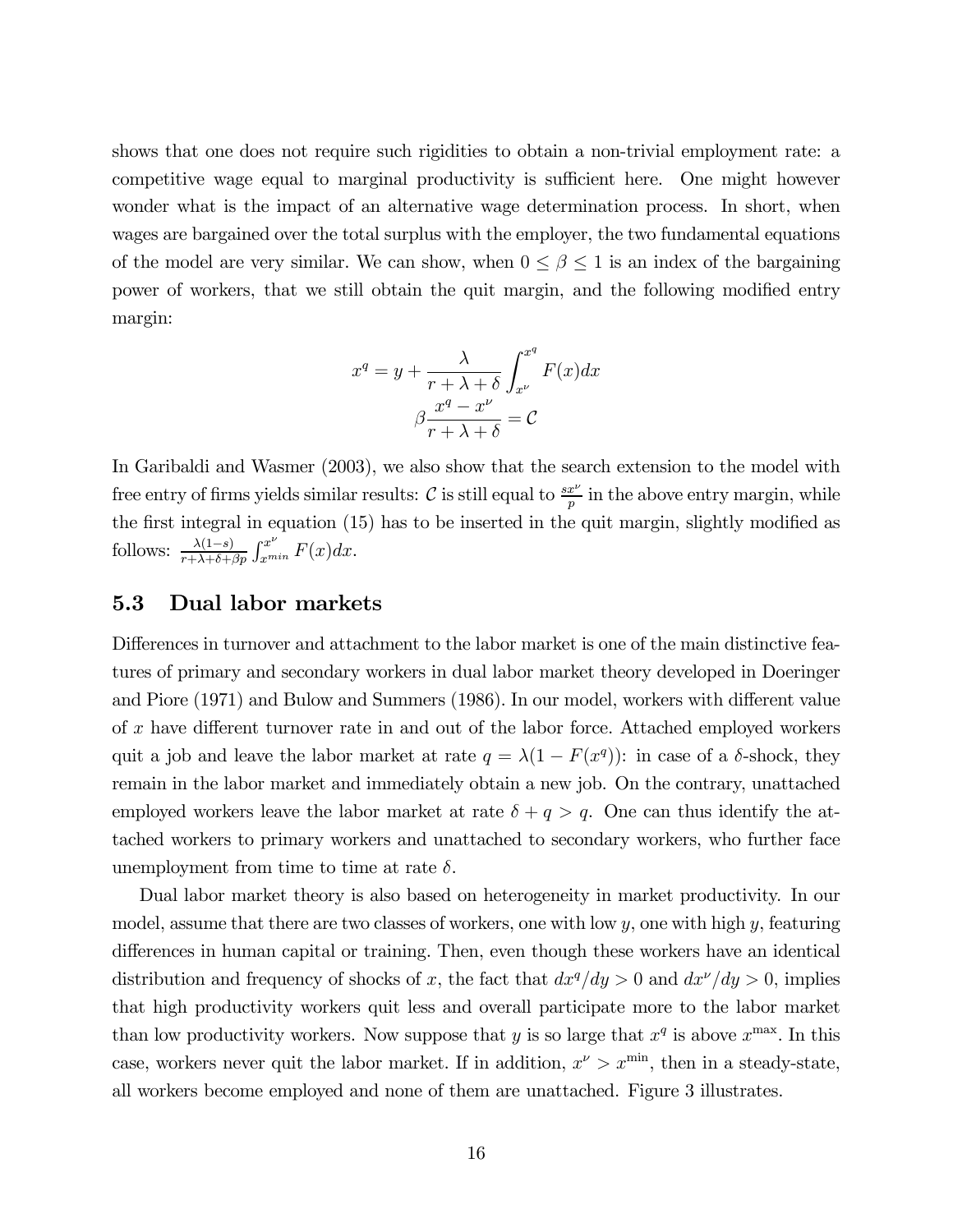

Figure 3: Common home production but different market productivity for two groups of workers.  $x_1^q$  (resp.  $x_2^q$ ) stands for the quit cut-off point of primary (resp. secondary) workers,  $x_1^{\nu}$  (resp.  $x_2^{\nu}$ ) stands for the entry cut-off point of primary (resp. secondary) workers.

## 5.4 Stochastic heterogeneity in both home and market production

We now assume that market productivity is also heterogenous and stochastic. Specifically, we assume that an individual is described by a couple  $x, y$  where  $y$  is market productivity and x is home productivity. While there is a density function  $q(x, y)$  in what follows we are mainly interested in the marginal distributions  $G(y|x)$  and  $F(x|y)$  that we assume to be continuous with no point mass. We assume that the market productivity y changes at rate  $\delta$  and draws a value from  $G(y|x)$ . Similarly, home productivity changes at rate  $\lambda$  and its value is drawn from the cumulative  $F(x|y)$ . Shocks to market productivity are independent. It follows that the position of an individual is now described by a couple  $x, y$  and that the two value functions read

$$
(r + \lambda + \delta)W(x, y) = y + \delta \int Max[W(x, y'), H(x, y')] dG(y'|x)
$$

$$
+ \lambda \int Max[W(x', y), H(x', y)] dF(x'|y)
$$

$$
(r + \lambda + \delta)H(x, y) = x + \delta \int Max[W(x, y') - C, H(x, y')] dG(y'|x)
$$

$$
+ \lambda \int Max[W(x', y) - C, H(x', y)] dF(x'|y)
$$

Under some conditions (see appendix), one can follow Mortensen's (1994) strategy for the proof of existence of a reservation property and then show that this extension is formally equivalent to the previous model, so that the main intuition captured by Figure 2 is preserved here. The surplus from market participation for a  $(x, y)$  individual is still defined as  $S(x, y) =$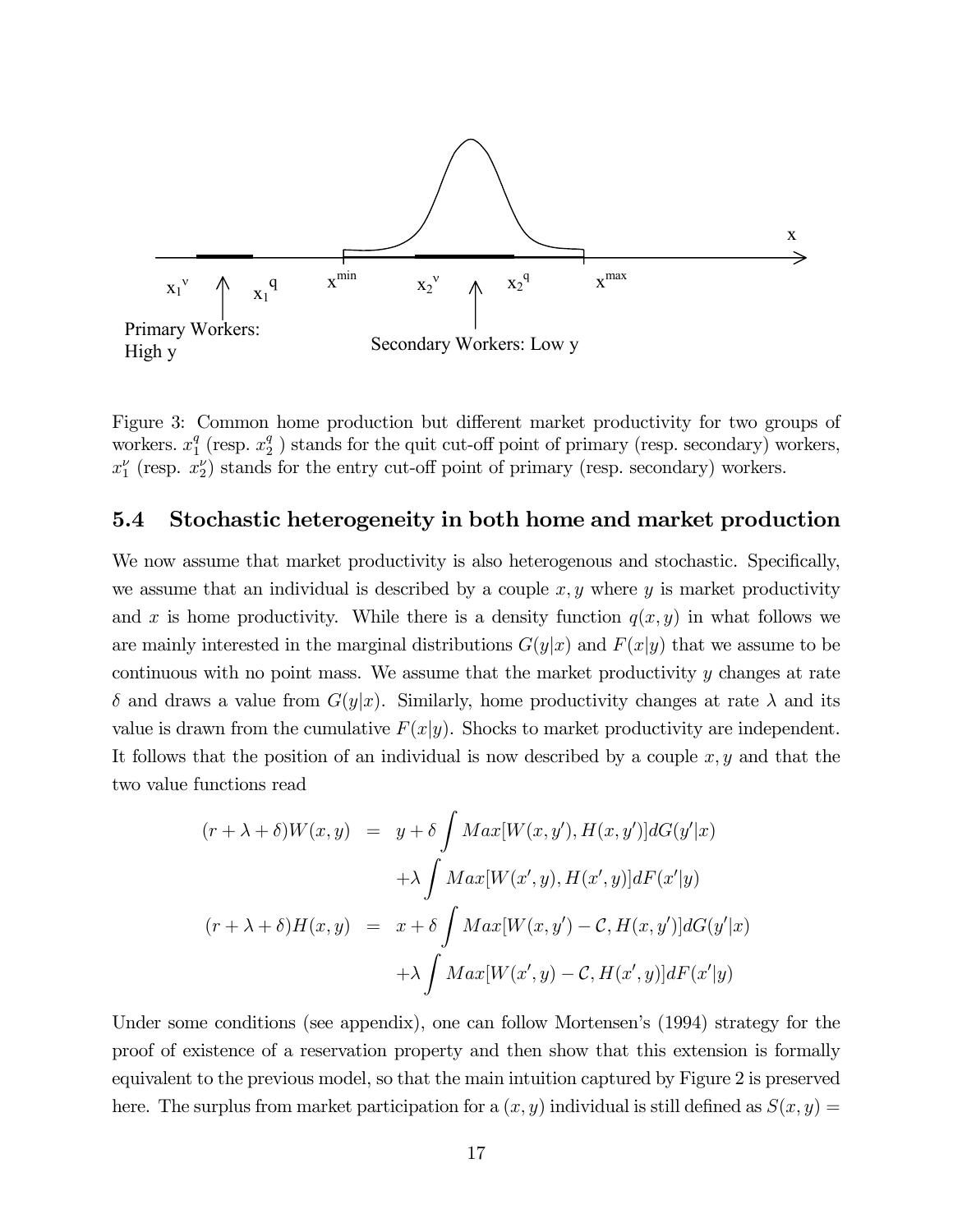$W(x, y) - H(x, y)$ . One can define two frontiers in the space  $(x, y)$ : the quit frontier is described equivalently by  $x^q(y)$  or  $y^q(x)$  and the entry frontier is described equivalently by  $x^{\nu}(y)$  or  $y^{\nu}(x)$ , with

$$
S[xq(y), y] = S[x, yq(x)] = 0
$$
  

$$
S[x\nu(y), y] = S[x, y\nu(x)] = C
$$

#### 5.5 Aggregate fluctuations

Mc Donald and Solow (1981) claimed that a good model of unemployment must explain why employment fluctuates while wages remain fix. Taking the second part as given, we can exploit further the search extension above to claim that a source of employment fluctuations lies in variations in  $\mathcal{C}$ : in fact, in the spirit of matching models, when job creation is reduced, non-employed workers willing a job face longer spells of unemployment. This reduction in the job finding rate  $p$  implies an increase in the opportunity cost of search, i.e. a rise in  $\mathcal{C}$ . Future works should aim at investigating the dynamics of an economy where the source of business cycles is jointly determined by aggregate fluctuations in both  $y$  and  $\mathcal{C}$ .

## 6 Conclusion

We have developed a simple model of equilibrium employment in imperfect labor markets and discussed a) its ability to account for cross-country differences ; b) its implications to labor market analysis and notably its potential to understand the subtle distinctions between unemployment and non-participation ; and c) its links to search theory and dual labor market theory.

Future work should aim at introducing individual heterogeneity in market productivity and account for aggregate fluctuations and macroeconomic dynamics.

## 7 APPENDIX

#### 7.1 Entry and quit

The two Bellman equations can be written as

$$
(r + \delta + \lambda)W(x) = w + \delta Max[W(x) - C; H(x)] + \lambda \int Max[W(z), H(z)]dF(z)
$$

$$
(r + \lambda)H(x) = x + \lambda \int Max[W(z) - C, H(z)]dF(z)
$$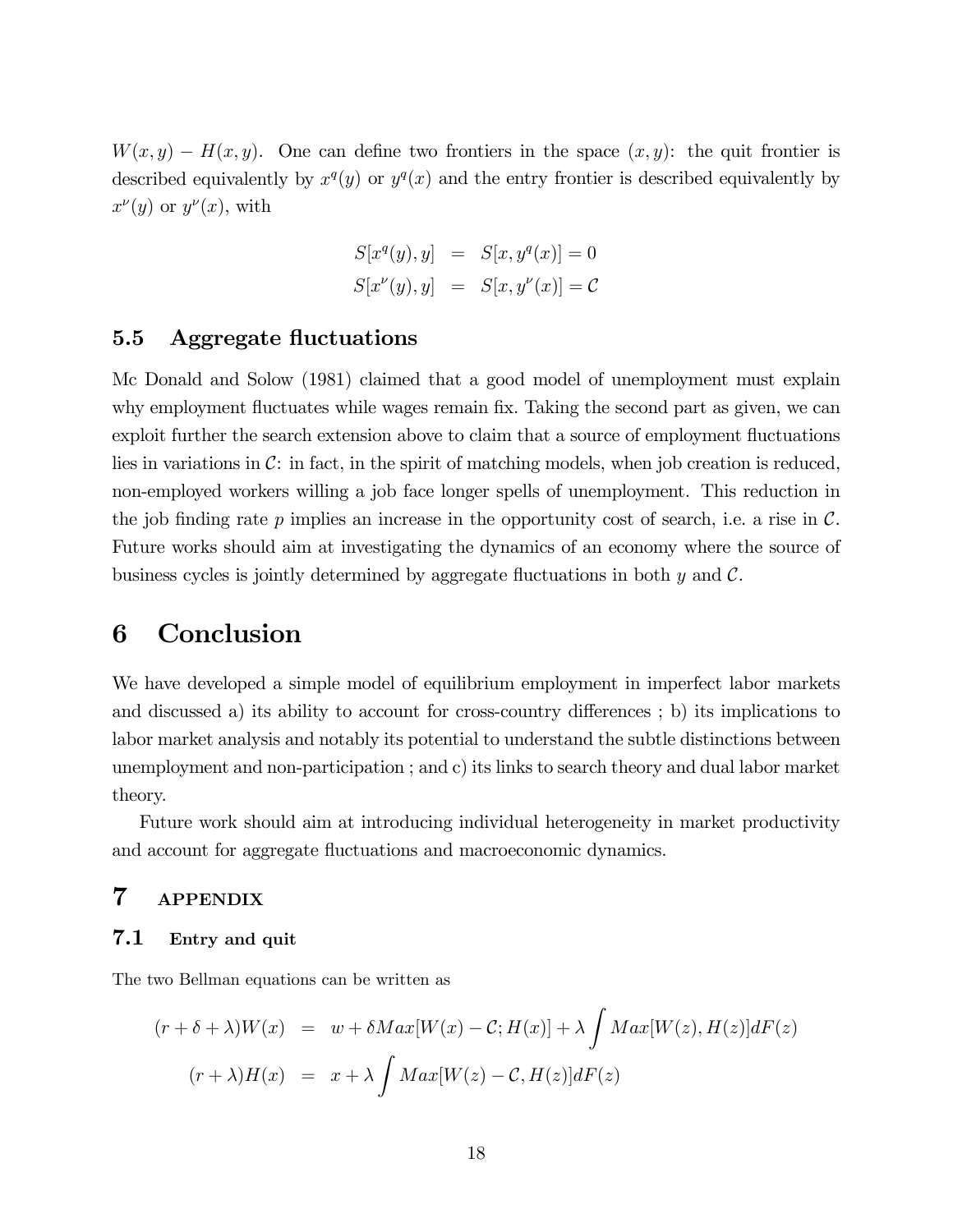Further adding and subtracting  $\delta H(x)$  and  $\lambda \int H(z) dF(z)$  from the first equation and  $\lambda \int H(z) dF(z)$ from the second equation we obtain

$$
(r + \delta + \lambda)W(x) = w + \delta H(x) + \delta Max[S(x) - C; 0] + \lambda \int Max[S(z), 0]dF(z) + \lambda \int H(z)dF(z)
$$
  

$$
(r + \lambda)H(x) = x + \lambda \int Max[S(z) - C, 0]dF(z) + \lambda \int H(z)dF(z)
$$

so that

$$
(r+\delta+\lambda)S(x) = w-x+\delta Max[S(x)-C;0]+\lambda \int Max[S(z),0]dF(z)-\lambda \int Max[S(z)-C,0]dF(z)
$$

from which it is immediate to see that the function is piecewise continuous and satisfies the reservation property. Further, the monotonic slope of the surplus functions are

$$
S'(x) = -\frac{1}{r + \lambda} \qquad x < x^{\nu}
$$
\n
$$
S'(x) = -\frac{1}{r + \lambda + \delta} \qquad x > x^{\nu}
$$

This shows that the surplus function is continuous and that reservation strategies exists. This implies that

$$
\int Max[S(z),0]dF(z) = \int_{x_{\min}}^{x^{\nu}} S(z)dF(z) + \int_{x^{\nu}}^{x^q} S(z)dF(z)
$$

$$
\int Max[S(z) - C,0]dF(z) = \int_{x_{\min}}^{x^{\nu}} S(z)dF(z) - CF(x^{\nu})
$$

so that the surplus simplifies to

$$
(r + \delta + \lambda)S(x) = w - x + \delta Max[S(x) - C; 0] + \lambda \int_{x^{\nu}}^{x^q} S(z) dF(z) + \lambda C F(x^{\nu})
$$

Further, an integration by part leads to

$$
\int_{x^{\nu}}^{x^q} S(z)dF(z) = -S(x^{\nu})F(x^{\nu}) + \frac{1}{r + \lambda + \delta} \int_{x^{\nu}}^{x^q} F(z)dz
$$

so that

$$
(r+\delta+\lambda)S(x) = w - x + \delta Max[S(x) - C; 0] + \frac{\lambda}{r+\lambda+\delta} \int_{x^{\nu}}^{x^q} F(z)dz
$$

It is then easy to obtain the quit margin using  $S(x^q)=0$  in the expression above, while the entry margin is obtained combining  $S(x) = \frac{x^q - x}{r + \lambda + \delta}$  and  $S(x^{\nu}) = C$ .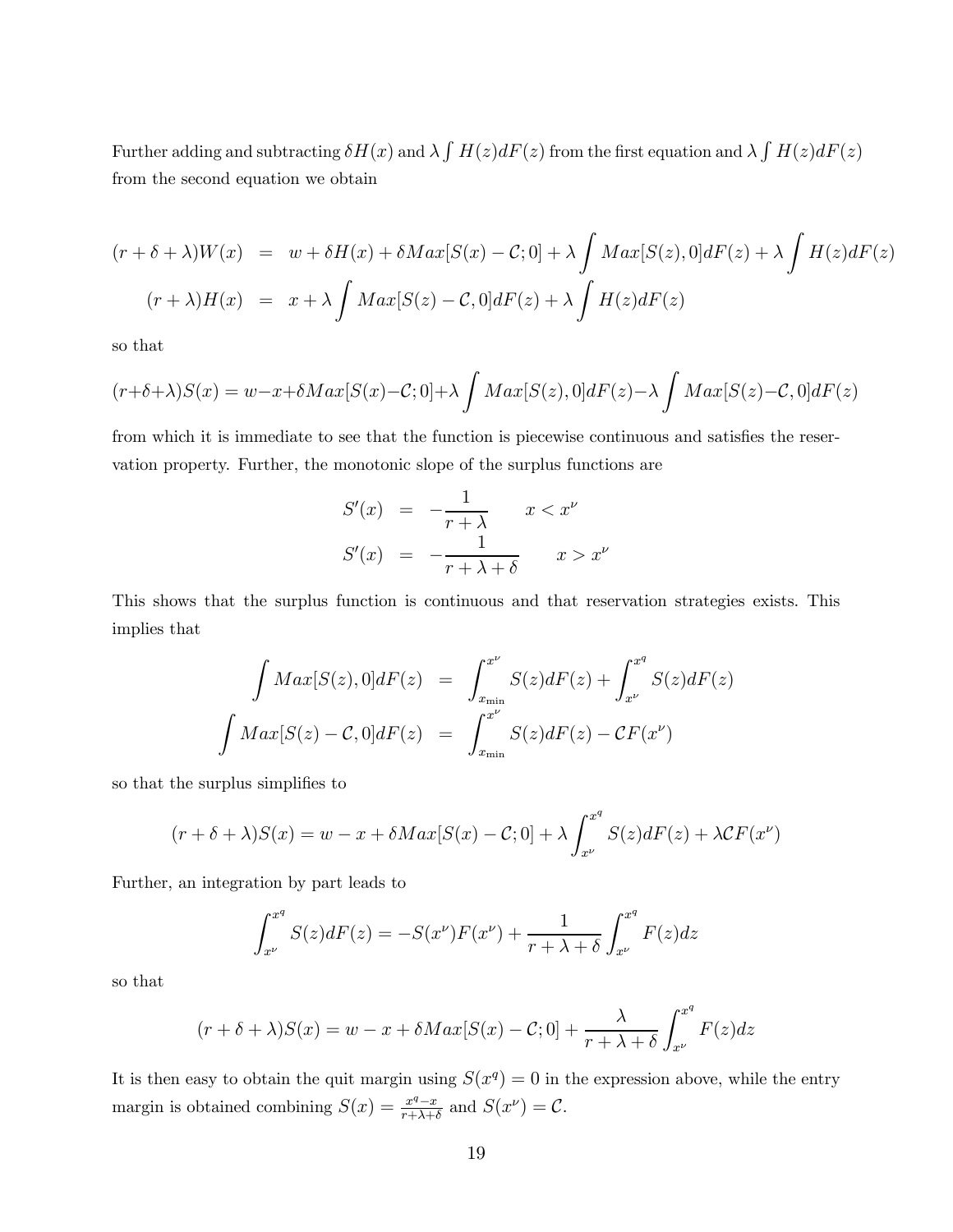## 7.2 Stocks

Proof: equations  $(7)$  and  $(8)$  are derived from the definition of the density of x. Further, we have

$$
\Sigma + E_{na} = F(x^q) - F(x^\nu) \tag{16}
$$

One then uses the following differential equation for the unemployment people

$$
\partial \Sigma / \partial t = \delta E_{na} + (\lambda - p - q)N - (p + q)\Sigma
$$
  
= 0 in a steady-state

which yields equation (9), in adding  $(p+q)E_{na}$  on both sides and replacing  $E_{na} + \Sigma$  by equation (16) to . Equation (10) then comes straightforward.

#### 7.3 Comparative statics

Differentiating (Entry) and (Quit), we have

$$
dx^{q} - dx^{\nu} = dC(r + \lambda + \delta)
$$
  

$$
dx^{q} = dy + \frac{(\lambda - q)dx^{q} - pdx^{\nu}}{r + \lambda + \delta}
$$

Introducing  $\Lambda = \frac{r + \lambda + \delta}{r + \delta + p + q} > 0$ , we have

$$
\frac{dx^q}{dy} = \frac{dx^{\nu}}{dy} = \Lambda
$$
  

$$
\frac{dx^q}{d\mathcal{C}} = p\Lambda; \frac{dx^{\nu}}{d\mathcal{C}} = -(r + \delta + q)\Lambda
$$

From  $(7)$  to  $(10)$ , we have

$$
dN = -\lambda f(x^q)dx^q
$$
  
\n
$$
d\Sigma = du_0[1 - (p+q)/\lambda] + u_0[f(x^q)dx^q - f(x^\nu)dx^\nu]
$$
  
\n
$$
dE = -du_0
$$
  
\n
$$
du_0 = \frac{pdq - (\delta + q)dp}{(\delta + p + q)^2} = -\frac{\lambda [pf(x^q)dx^q + (\delta + q)f(x^\nu)dx^\nu]}{(\delta + p + q)^2}
$$

Thus,

$$
dN/dy < 0; dN/dC < 0
$$
  
\n
$$
du_0/dy < 0; du_0/dC \le 0
$$
  
\n
$$
dE/dy > 0; dE/dC \le 0
$$
  
\n
$$
d\Sigma/dy \le 0; d\Sigma/dC \le 0
$$

with unresolved ambiguities.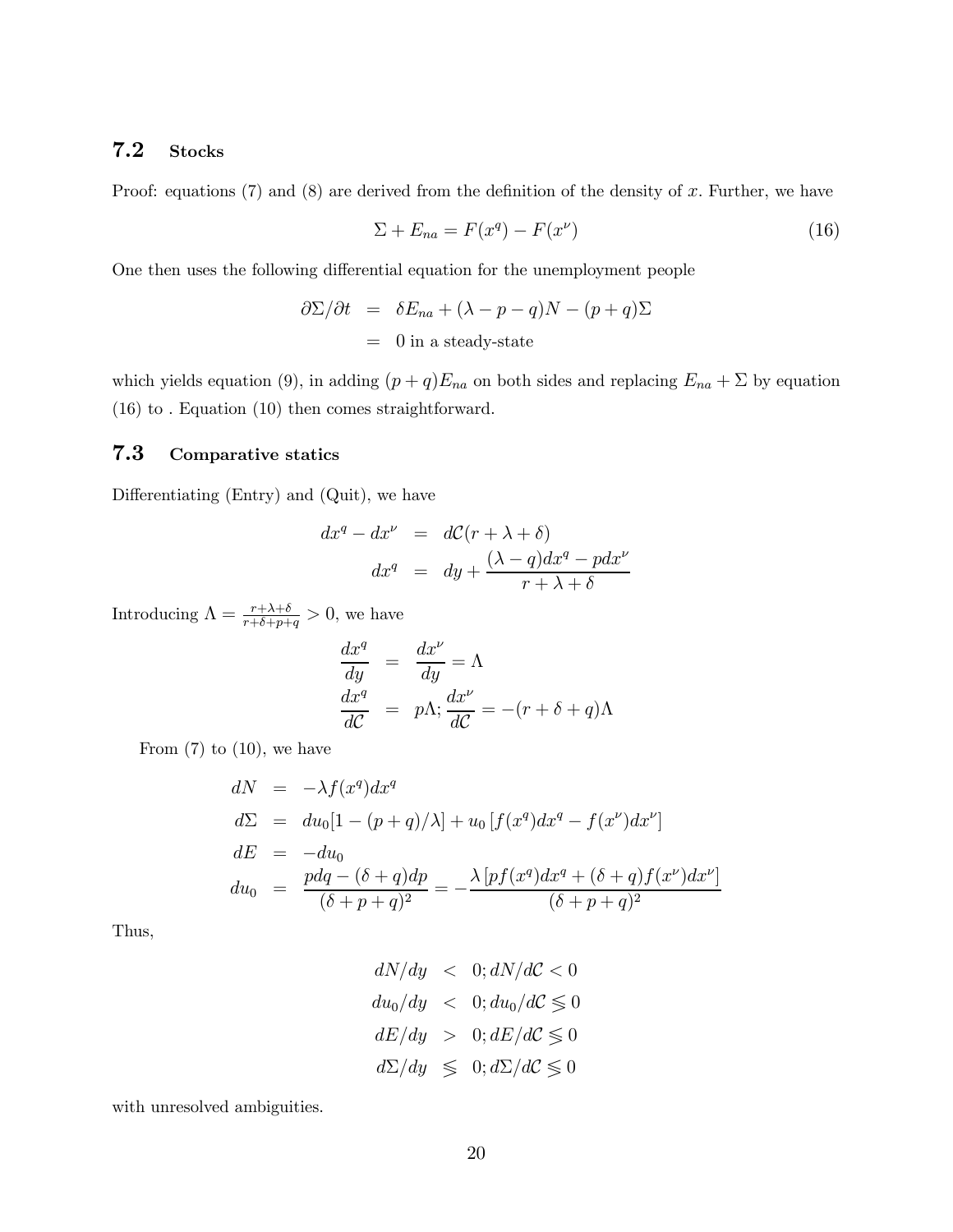#### 7.4 The Surplus Function with Double Heterogeneity

When the productivity of an individual is described by a couple  $x, y$  and the two value functions read

$$
(r + \lambda + \delta)W(x, y) = y + \delta \int Max[W(x, y'), H(x, y')] dG(y'|x)
$$

$$
+ \lambda \int Max[W(x', y), H(x', y)] dF(x'|y)
$$

$$
(r + \lambda + \delta)H(x, y) = x + \delta \int Max[W(x, y') - C, H(x, y')] dG(y'|x)
$$

$$
+ \lambda \int Max[W(x', y) - C, H(x', y)] dF(x'|y)
$$

The surplus from market participation for a  $x, y$  individual is  $S(x, y) = W(x, y) - H(x, y)$ . Summing up the two previous value functions and adding and subtracting  $\delta \int H(x, y') dG(y'|x)$ ,  $\lambda \int H(x',y)dF(x'|y), \delta \int H(x,y')dG(y'|x), \lambda \int H(x',y)]dF(x'|y)$  the surplus function read

$$
(r + \lambda + \delta)S(x, y) = y - x + \delta \int Max[S(x, y'), 0] dG(y'|x) + \lambda \int Max[S(x', y), 0] dF(x'|y)
$$
  

$$
-\delta \int Max[S(x, y') - C, 0] dG(y'|x) - \lambda \int Max[S(x', y) - C, 0] dF(x'|y)
$$
  
(17)

In the specific case where density  $g$  is independent of  $x$  and density  $f$  is independent of  $y$ , one can apply Mortensen's (1994, pp. 1124-1129) strategy for a proof of existence. Let us approximate the market productivity shock by a finite state Markov process  $y_1, y_2, ..., y_n$ . The idea is to show that for each state, there exists two vectors  $(x_i^q)$  and  $(x_i^{\nu})$  which are denoted respectively  $X^q$  and  $X^{\nu}$  for which the expression for the surplus, divided by  $(r + \lambda + \delta)$  is a contraction that maps the set of piecewise linear functions in x with 2n 'kinks' at values of x equal to the elements of  $X<sup>q</sup>$  and  $X^{\nu}$  into itslef. The rest of the proof follows Mortensen quite closely.

## References

- [1] Becker, G. (1988) "Family Economics and Macro Behavior" American Economic Review 78:1-13
- [2] Bulow, J. and L. Summers (1986) "A Theory of Dual Labor Markets with Applications to Industrial Policy, Discrimination, and Keynesian Unemployment", Journal of Labor Economics 4: 376-414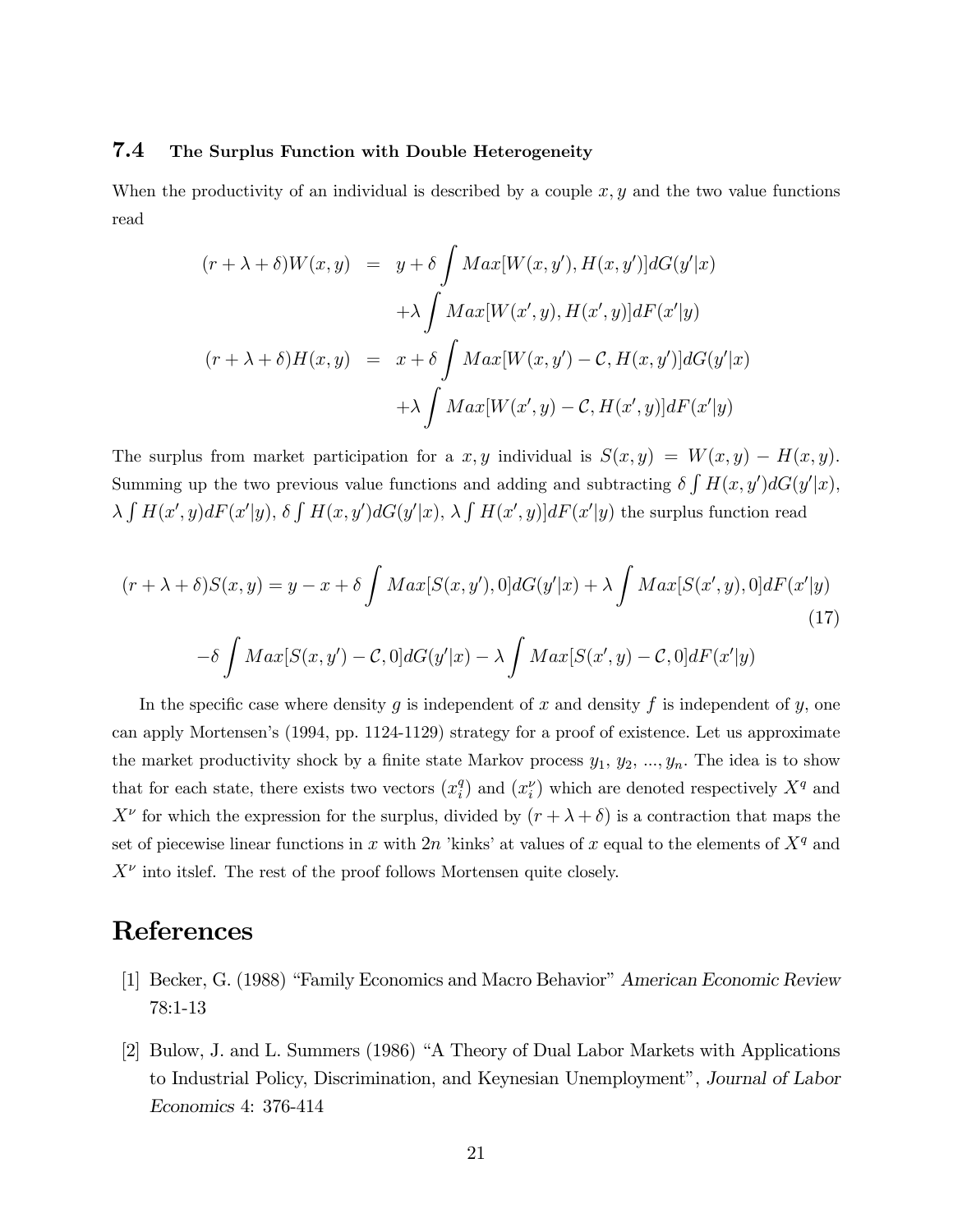- [3] Dixit, A. and Pindyck R. (1994) Investment Under Uncertainty Princeton: Princeton University Press
- [4] Doeringer, P. and M. Piore (1971) Internal Labor Markets and Manpower Analysis, Lexington, Mass.
- [5] Garibaldi, P. and Wasmer, E. (2003) Equilibrium Search Unemployment, Endogenous Participation, and Labor Market Flows, CEPR Working Paper 3986
- [6] Jones, S, and Riddel W.C. (1999) "The Measurement of Unemployment: An Empirical Approach" Econometrica Vol. 67, no. 1, 147-162.
- [7] Mortensen, D.T. (1994). "The Cyclical Behavior of Job and workers Flows", Journal of Economic Dynamics and Control, 1994, 18, 1121-1142
- [8] Mortensen, D. and Pissarides C.A. (1994) "Job Creation and Job Destruction in the Theory of Unemployment, Review of Economic Studies, 61, 397-415.
- [9] Mc Donald, Ian and Solow, Robert M. (1981). "Wage Bargaining and Unemployment" American Economic Review, Vol. 71, No. 5. (Dec., 1981), pp. 896-908
- [10] Prescott (2002) "Prosperity and Depression: 2002 Richard Ely Lecture", Federal Reserve Bank of Minneapolis Working Paper 618.
- [11] Roy, A.D. (1951). "Some Thoughts on the Distribution of Earnings", Oxford Economic Papers, New Series, Vol. 3, No. 2. (Jun., 1951), pp. 135-146.
- [12] Sattinger M. (2003). "A Search Version of the Roy Model", mimeo, Univ. at Albany
- [13] Shapiro, C. and Stiglitz, J. (1984) "Equilibrium Unemployment as a Worker Discipline Device" American Economic Review, Vol. 74: 433-444
- [14] Sorrentino (1993). "International Comparison of Unemployment Indicators", Monthly Labor Review, March, 3-24
- [15] Sorrentino C., 1995, "International unemployment indicators, 1983-93", Monthly Labor Review, August.